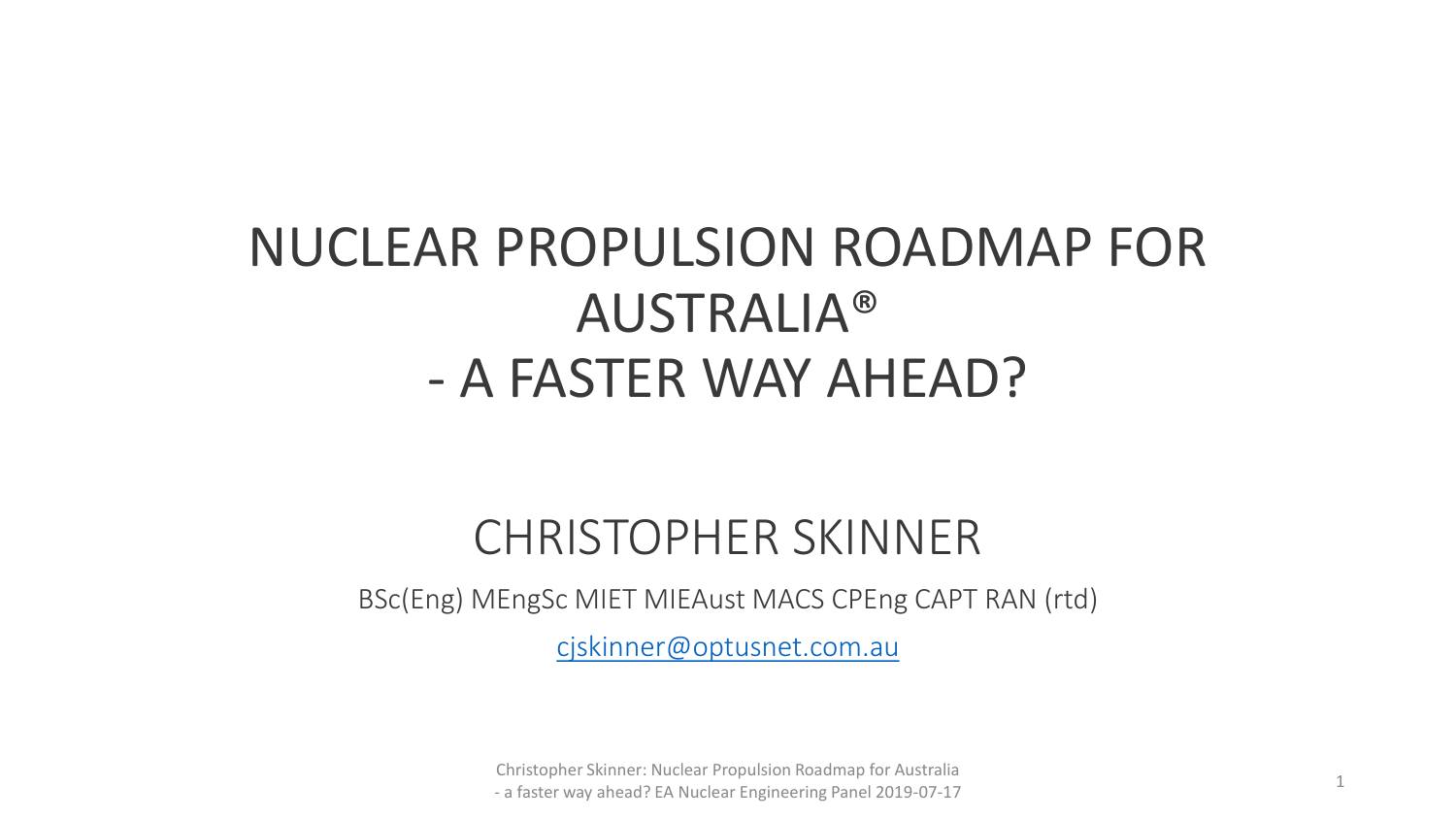# Nuclear Propulsion Roadmap for Australia®

- Introduction; Nuclear Submarines
- Why develop a Roadmap?
- US development of SSN(X)
- Generation IV R&D
- Earlier than Nuclear Power?
- Nuclear Propulsion requirements
- Case study: Canadian submarines
- Disposal of nuclear submarines
- Conclusions

| <b>Nuclear Propulsion Roadmap for Australia<sup>®</sup></b> |                                |                                           |                        |
|-------------------------------------------------------------|--------------------------------|-------------------------------------------|------------------------|
|                                                             | A. Impact<br>on<br>Legislation | <b>B.</b> Fuel<br>cycle for<br><b>SSN</b> | C. Reactor<br>sourcing |
| 1. Rationale                                                |                                |                                           |                        |
| 2. Consulting                                               |                                |                                           |                        |
| 3. Design                                                   |                                |                                           |                        |
| 4. Sources                                                  |                                |                                           |                        |
| 5. Regulatory                                               |                                |                                           |                        |
| 6. Workforce                                                |                                |                                           |                        |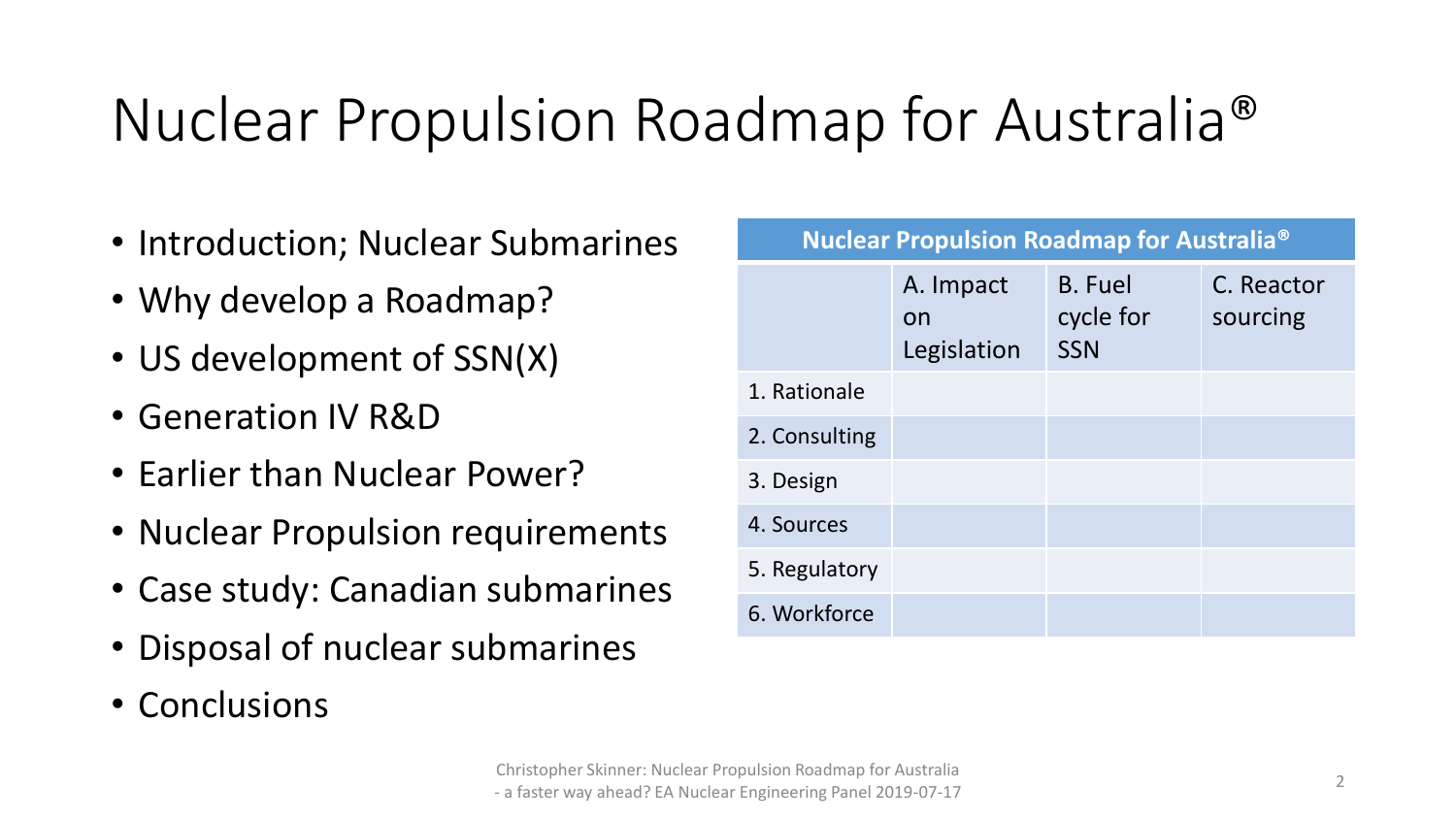### Introduction for NPRM4A

- Motivation to develop the Nuclear Propulsion Roadmap for Australia<sup>®</sup>
- There have been several published papers and reports on WHY Australia should acquire Nuclear Submarines
- But little published on HOW and BY WHOM and WHEN this should be undertaken
- The underlying assumption in most advocacy for nuclear submarines is that we must first have in Australia an established nuclear industry supporting nuclear power generation and perhaps also nuclear fuel processing
- This presentation turns this assumption around and advocates acquisition of nuclear propulsion first, which would then enable civil nuclear power.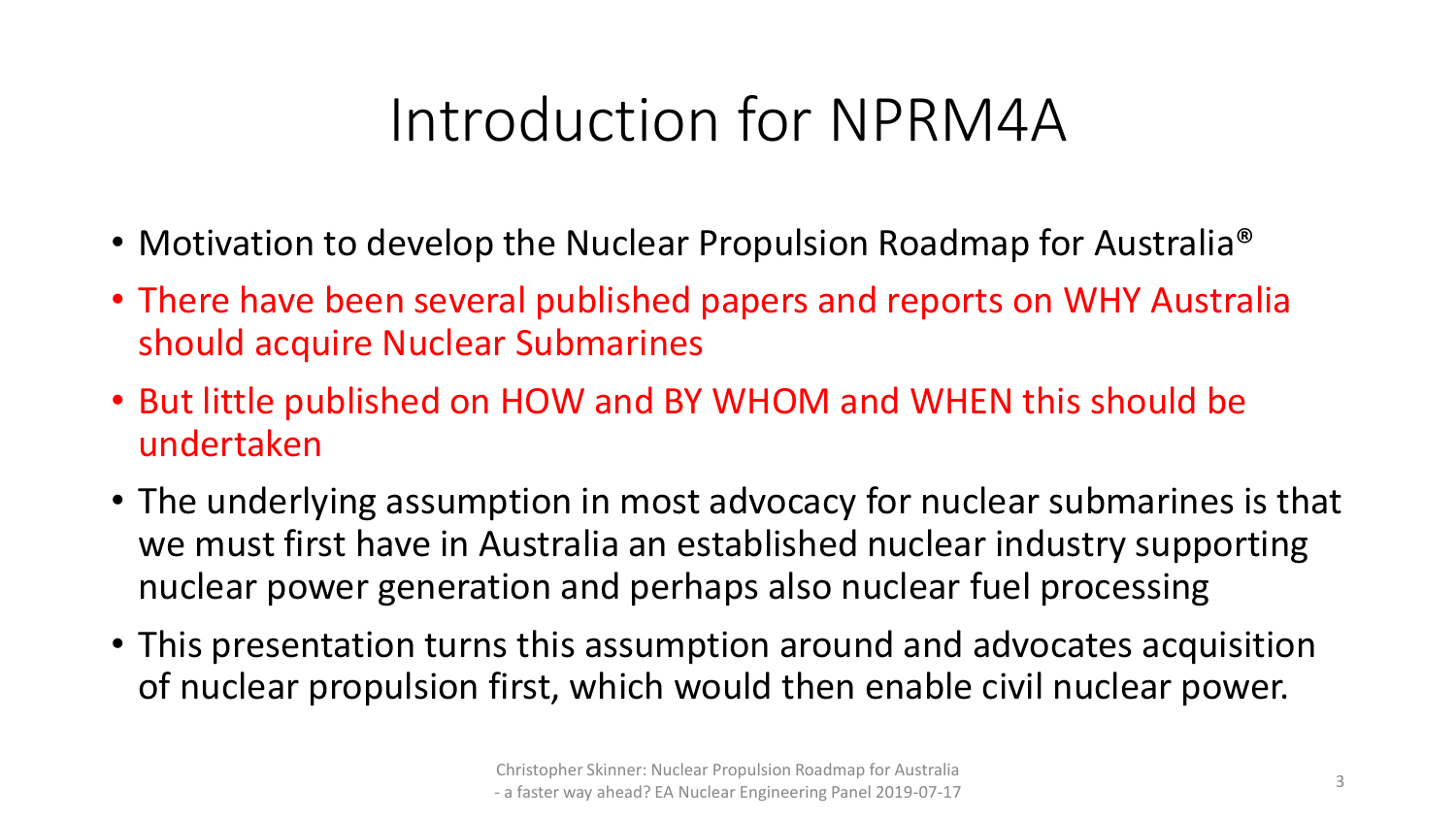### World Nuclear Association Statement (WNA2019)

### **Nuclear-Powered Ships**

- *(Updated May 2019)*
- Nuclear power is particularly suitable for vessels which need to be at sea for long periods without refueling, or for powerful submarine propulsion.
- Over 140 ships are powered by more than 180 small nuclear reactors and more than 12,000 reactor years of marine operation has been accumulated.
- Most are submarines, but they range from icebreakers to aircraft carriers.
- In future, constraints on fossil fuel use in transport may bring marine nuclear propulsion into more widespread use. So far, exaggerated fears about safety have caused political restriction on port access.
- WNA© 2016-2019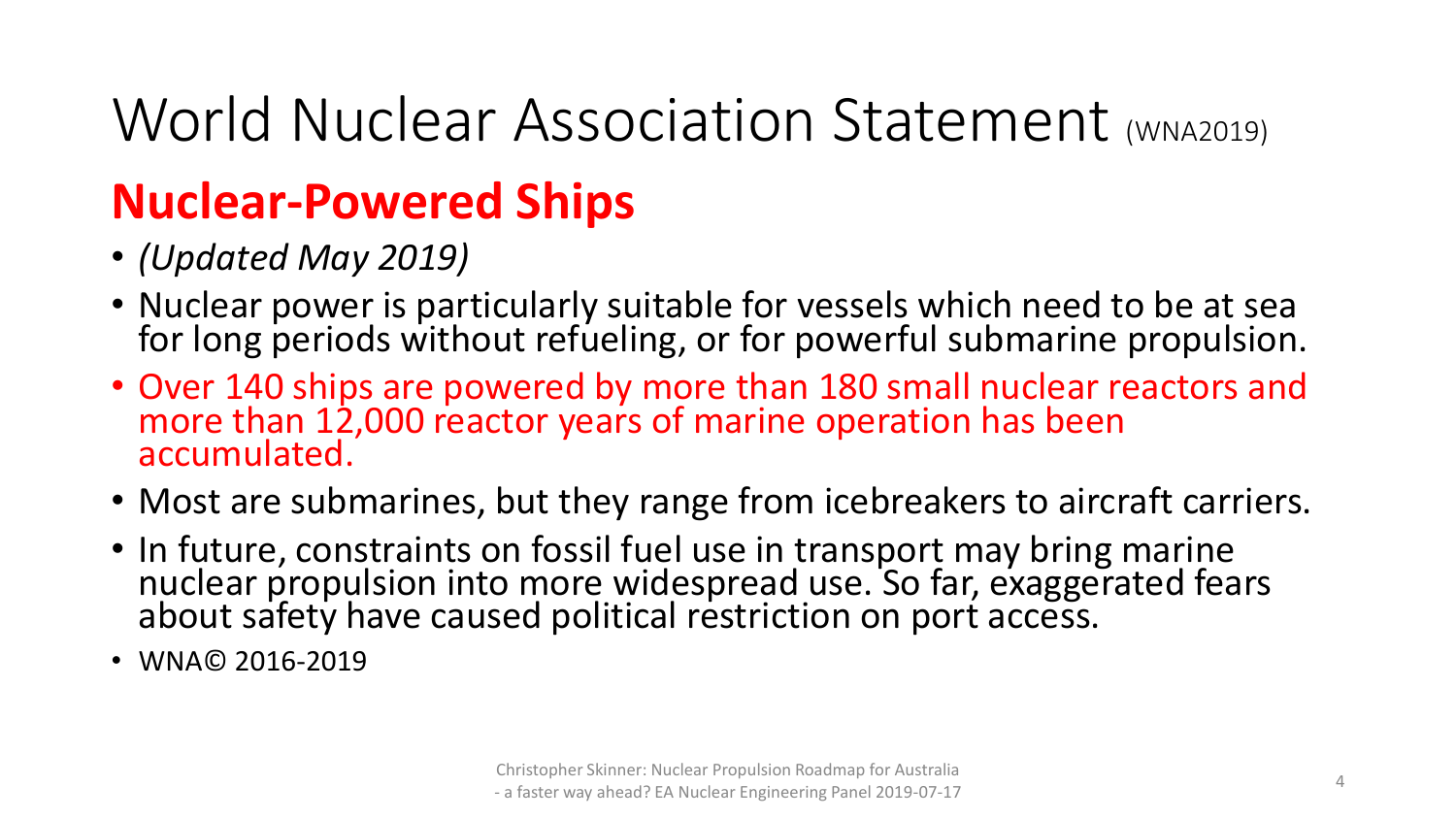### Nuclear Attack Submarine [SSN] - illustration



Christopher Skinner: Nuclear Propulsion Roadmap for Australia - a faster way ahead? EA Nuclear Engineering Panel 2019-07-17 <sup>5</sup>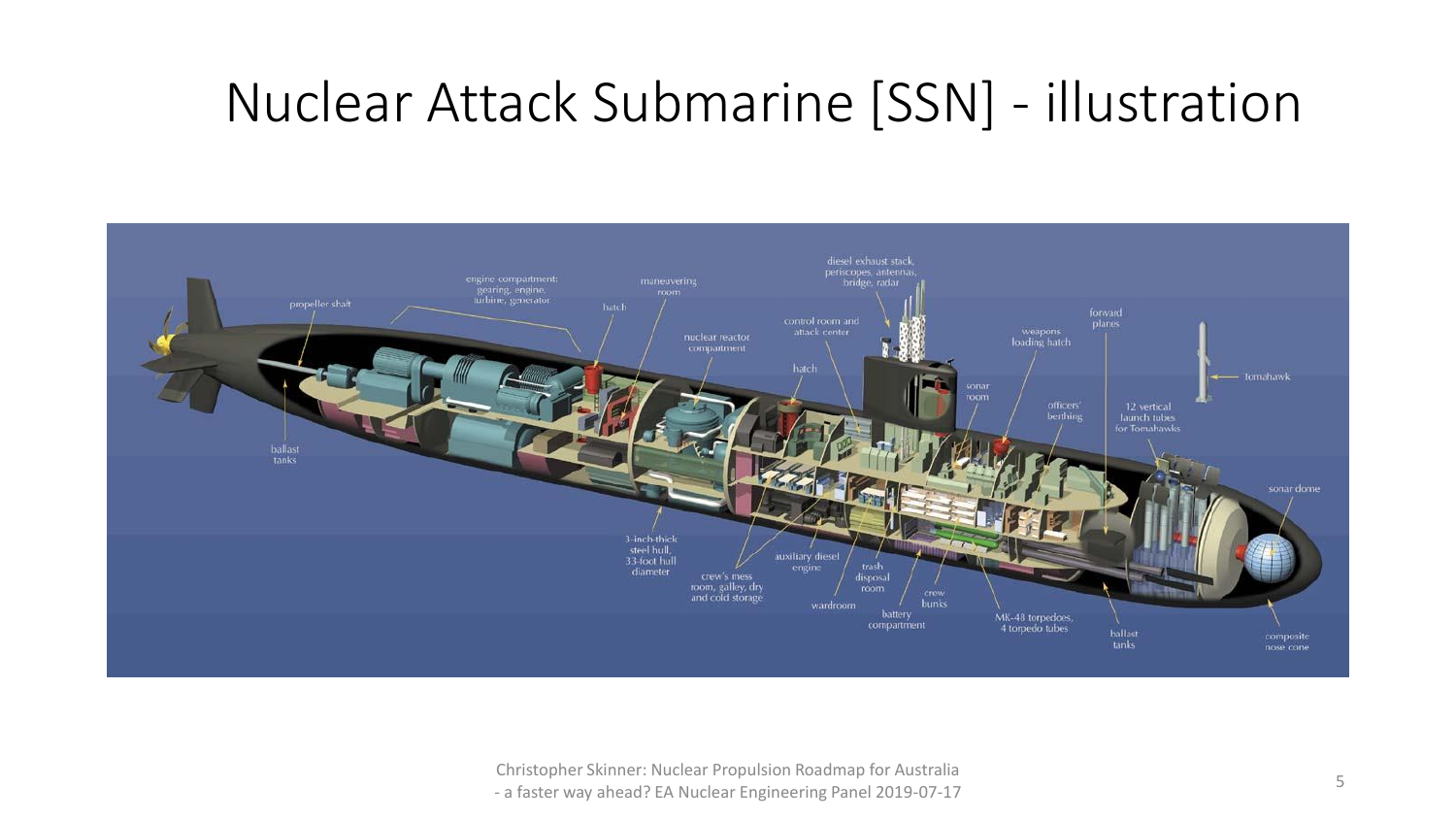### Pressurised Water Reactor [PWR] for SSN (WNA2019)



Christopher Skinner: Nuclear Propulsion Roadmap for Australia - a faster way ahead? EA Nuclear Engineering Panel 2019-07-17 <sup>6</sup>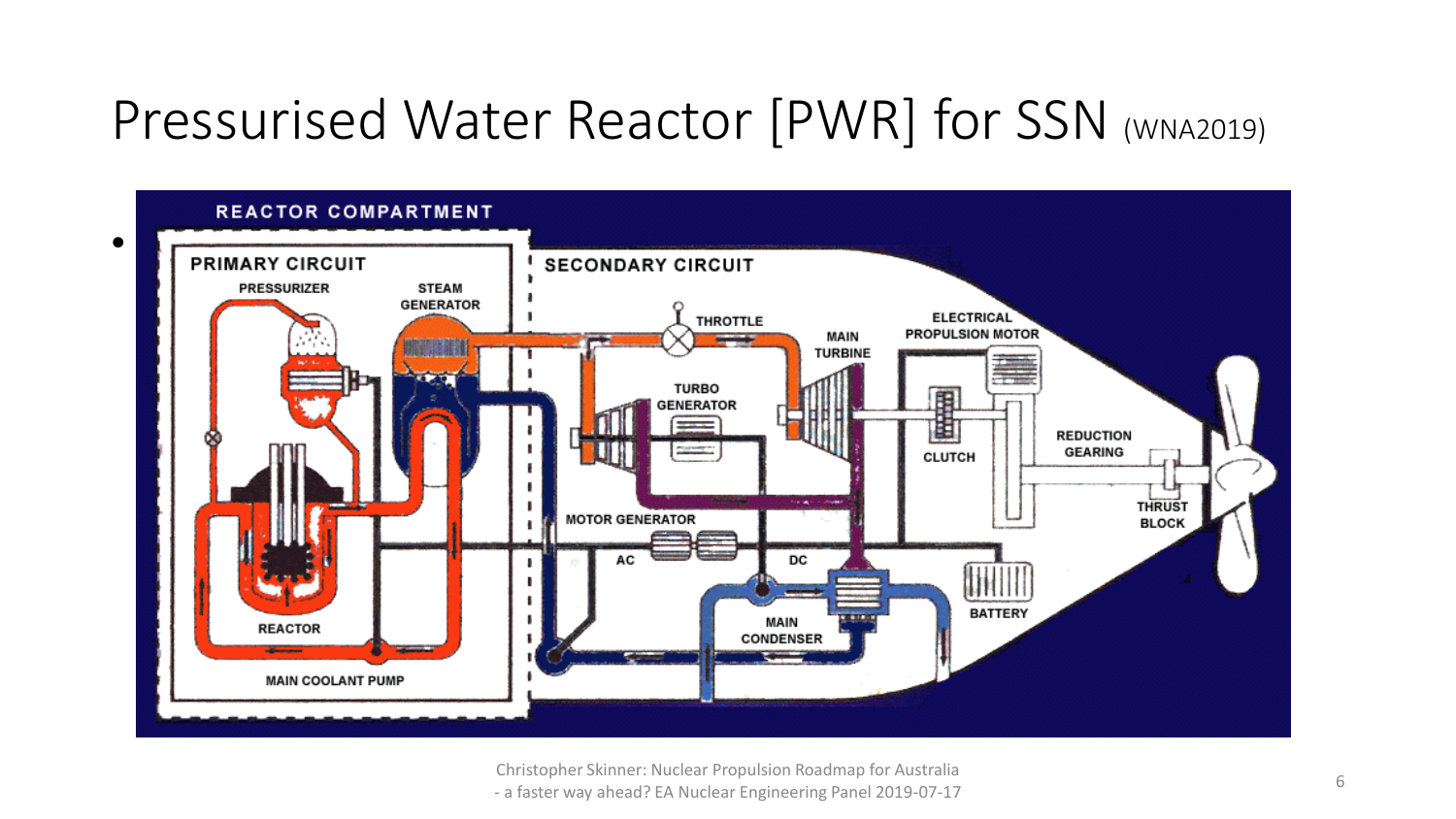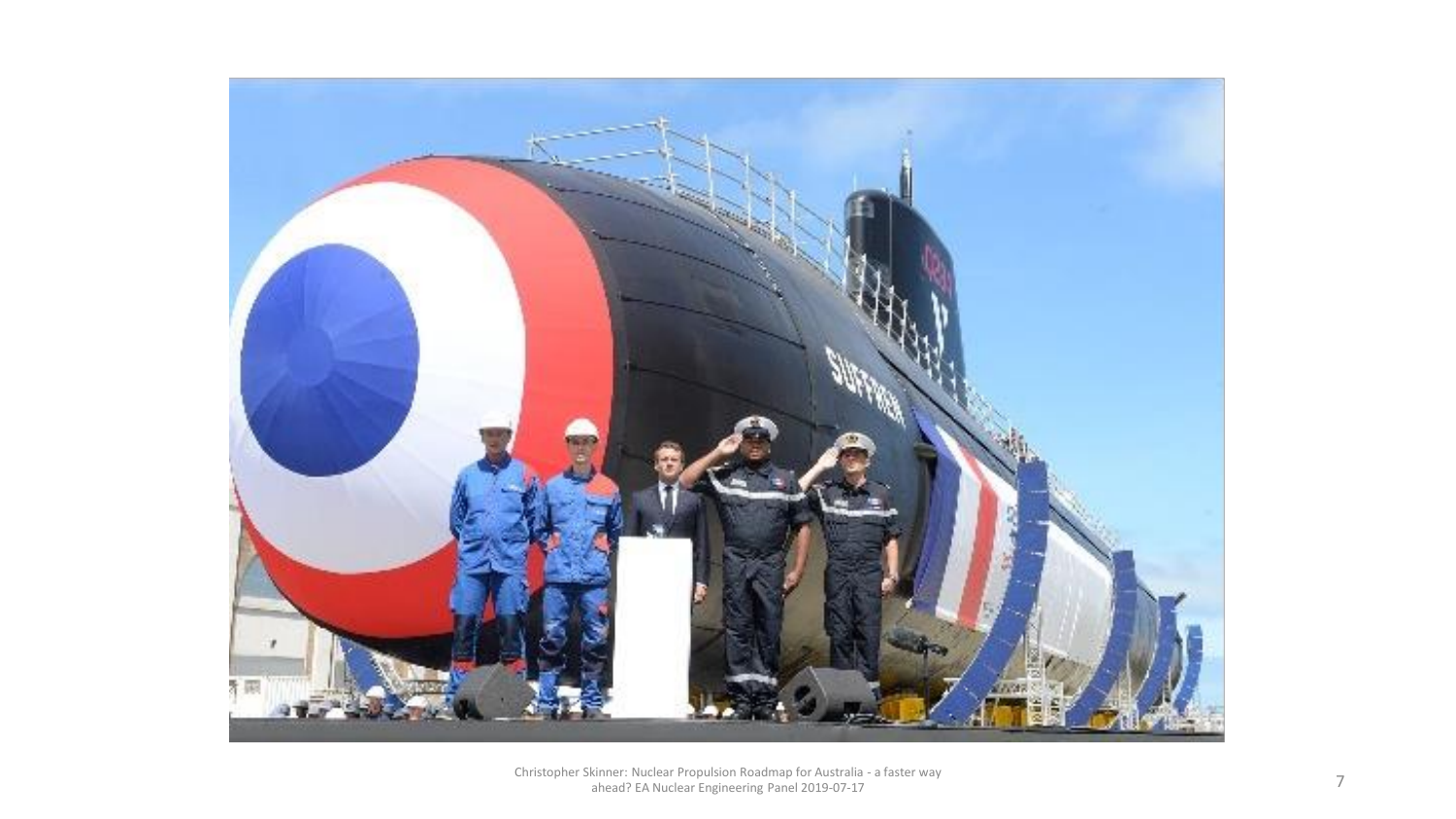

Christopher Skinner: Nuclear Propulsion Roadmap for Australia - a faster way ahead? EA Nuclear Engineering Panel 2019-07-17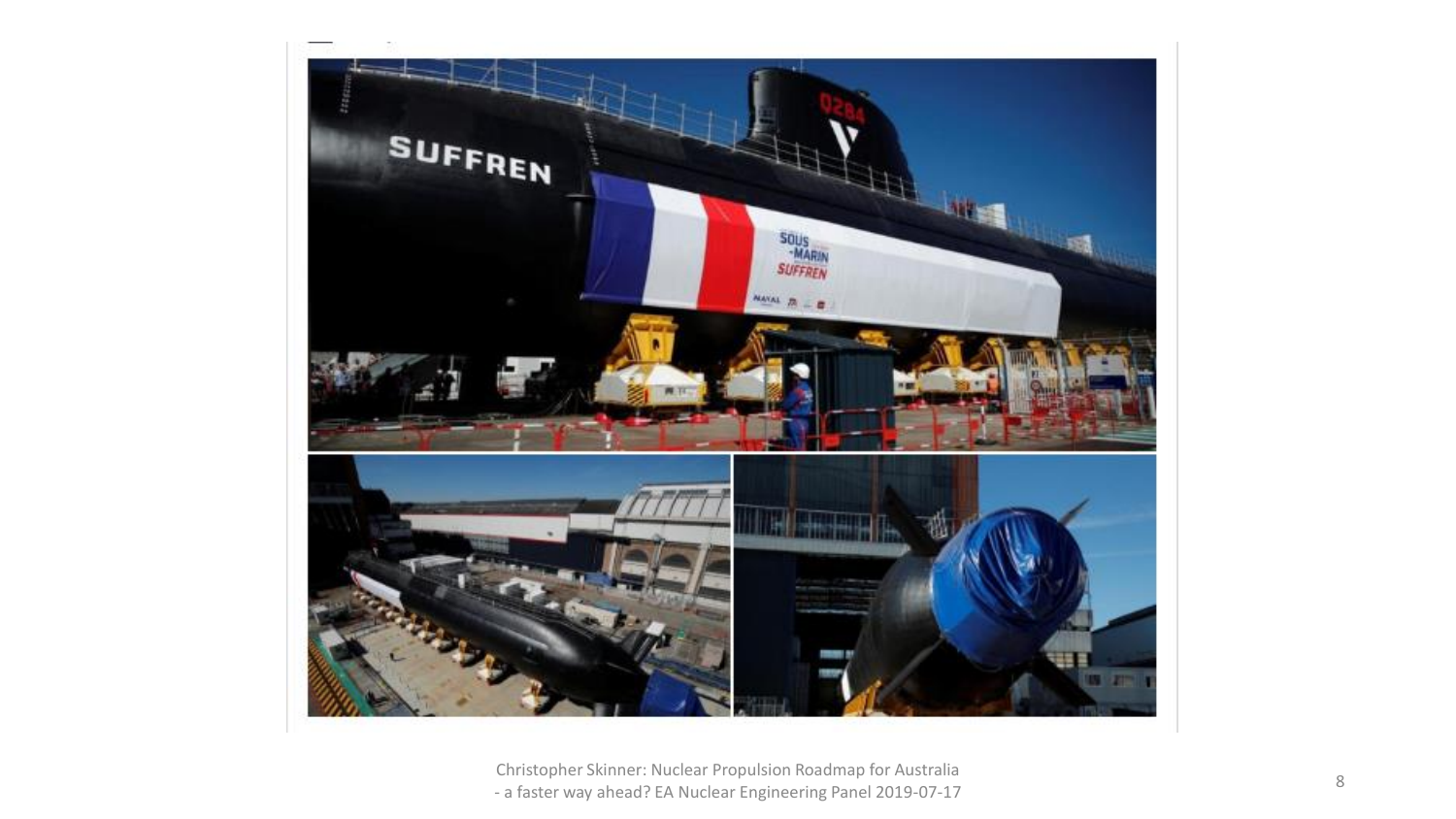### NPRM4A – Nuclear Submarine Life Cycle



Christopher Skinner: Nuclear Propulsion Roadmap for Australia emistopher skiller: Naclear Tropalsion Rodding For Adstralia<br>- a faster way ahead? EA Nuclear Engineering Panel 2019-07-17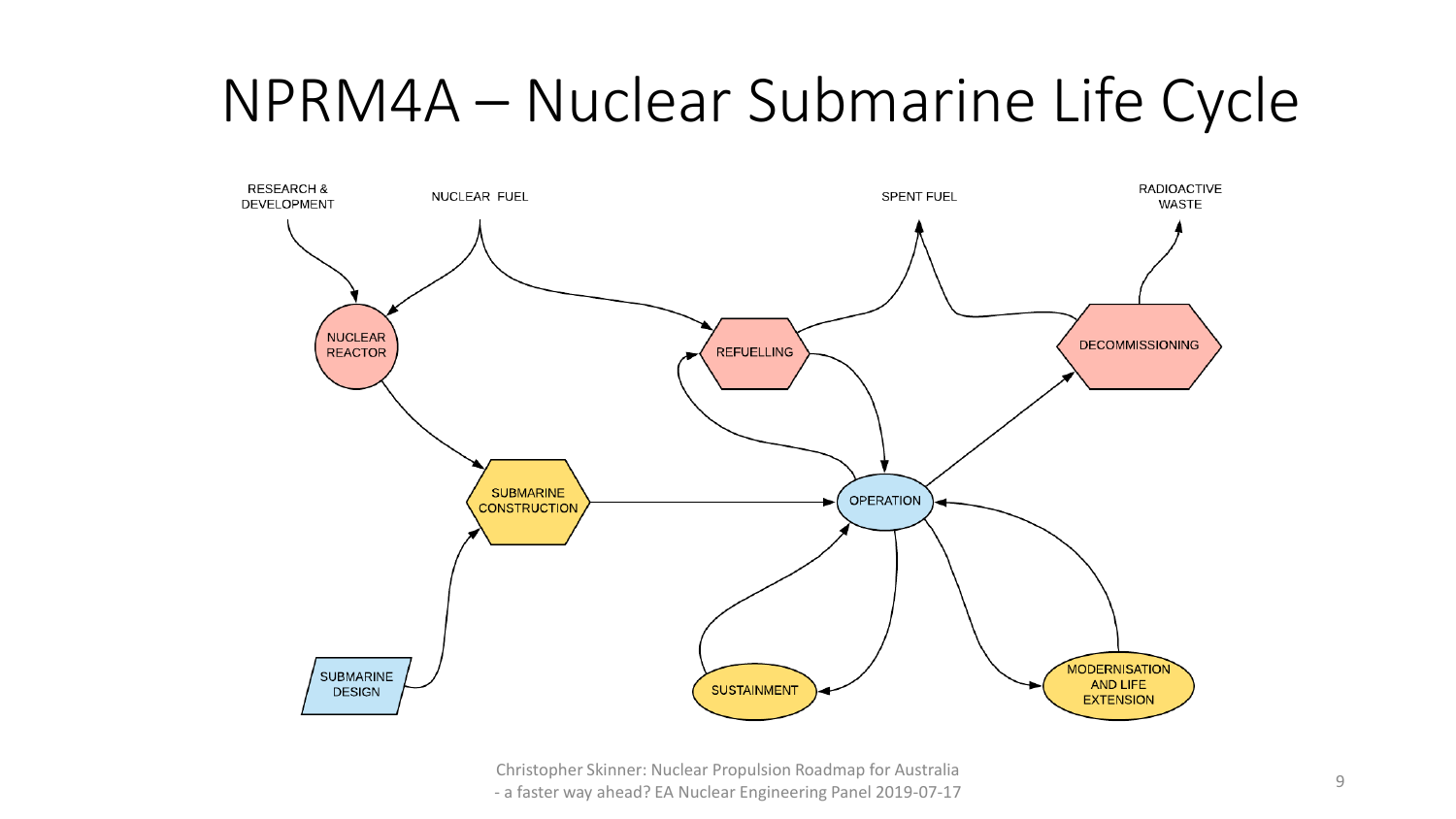### NPRM4A – A Frequent Question

- A frequently raised question is why wasn't nuclear propulsion adopted for the new Future Submarine Program [FSP] to design and build the ATTACK class conventionally powered submarines in Australia
- The customary response is that Australia lacks a nuclear power industry, which is implied to be essential to provide the rigour and scope of nuclear science, technology and engineering for submarine propulsion, even for sustainment and refuelling, let alone for construction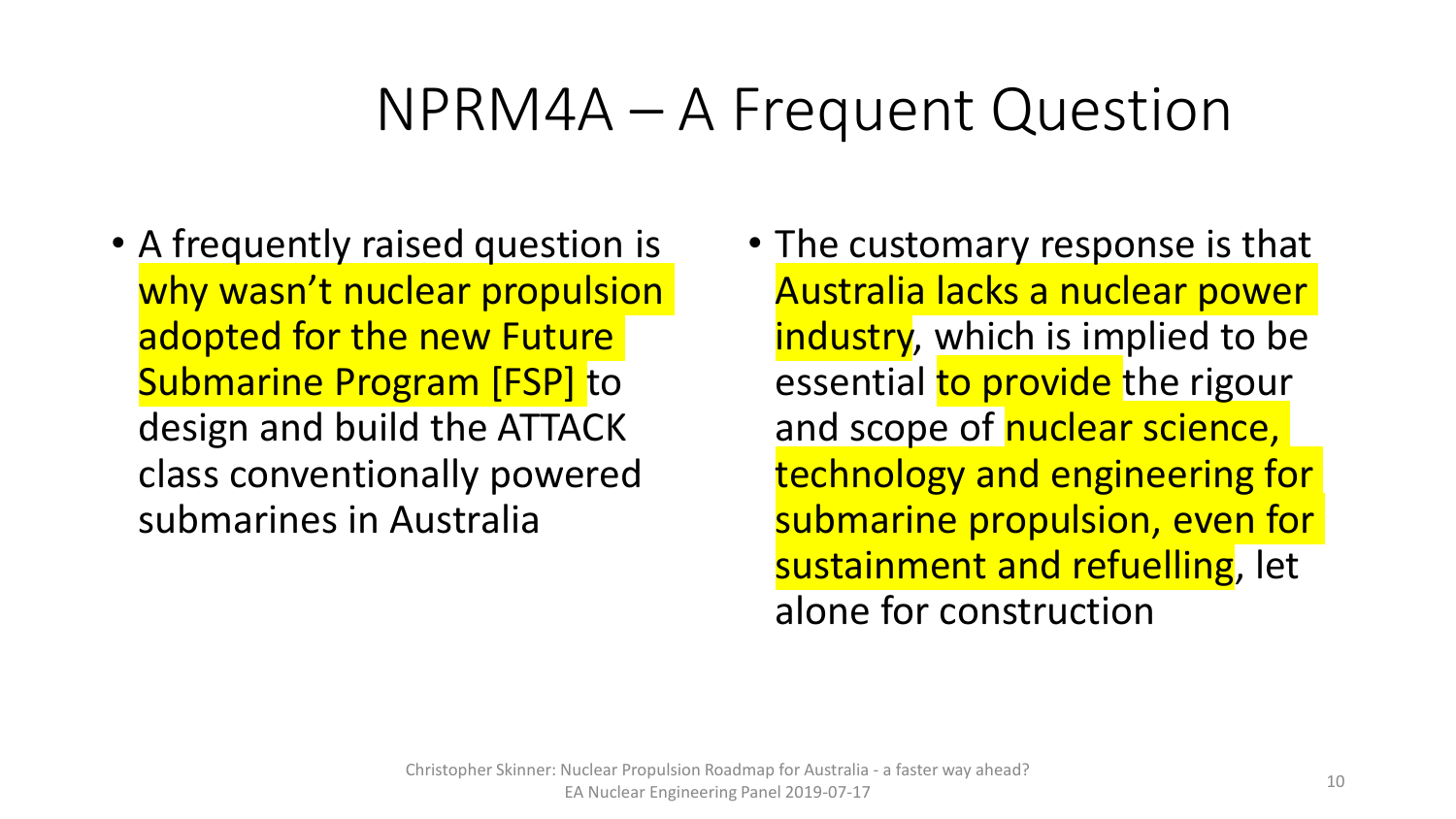### Is there a need for nuclear industry?



#### **Garnaut has energy** superpower vision

 $0.00000$ 

| <i><b>chasive</b></i>                                                                                                                                                                                                                                                                                                                                                                                                                                                                                                                                                                                                                                                                                                                                                                                                                                                                                                                                                                                                                                                                                                                                                                                                                                                                                                                                                           | degrees of security and reliability, and<br>at wholesale prices much lower than<br>any experienced in Australia over the                                                                                                                                                                                                                                                                                                                                                                                                                                                                                                                                                                                                                                                                                                                                                                                                                                                                                                                                                                                                                                                                                                                                                                                                                                                                                                                                                                                                             | 60 per cent of the market for pes<br>power in NSW and Victoria if it but<br>proposed \$5.1 hillion, 2000 MW St                                                                                                                                                                                                                                                                                                                                                                                                                                                                                                                                                                                                                                                                                                                                                                                                                                                                                                                                                                                                                                                                                                                                                                                                                                     |
|---------------------------------------------------------------------------------------------------------------------------------------------------------------------------------------------------------------------------------------------------------------------------------------------------------------------------------------------------------------------------------------------------------------------------------------------------------------------------------------------------------------------------------------------------------------------------------------------------------------------------------------------------------------------------------------------------------------------------------------------------------------------------------------------------------------------------------------------------------------------------------------------------------------------------------------------------------------------------------------------------------------------------------------------------------------------------------------------------------------------------------------------------------------------------------------------------------------------------------------------------------------------------------------------------------------------------------------------------------------------------------|--------------------------------------------------------------------------------------------------------------------------------------------------------------------------------------------------------------------------------------------------------------------------------------------------------------------------------------------------------------------------------------------------------------------------------------------------------------------------------------------------------------------------------------------------------------------------------------------------------------------------------------------------------------------------------------------------------------------------------------------------------------------------------------------------------------------------------------------------------------------------------------------------------------------------------------------------------------------------------------------------------------------------------------------------------------------------------------------------------------------------------------------------------------------------------------------------------------------------------------------------------------------------------------------------------------------------------------------------------------------------------------------------------------------------------------------------------------------------------------------------------------------------------------|----------------------------------------------------------------------------------------------------------------------------------------------------------------------------------------------------------------------------------------------------------------------------------------------------------------------------------------------------------------------------------------------------------------------------------------------------------------------------------------------------------------------------------------------------------------------------------------------------------------------------------------------------------------------------------------------------------------------------------------------------------------------------------------------------------------------------------------------------------------------------------------------------------------------------------------------------------------------------------------------------------------------------------------------------------------------------------------------------------------------------------------------------------------------------------------------------------------------------------------------------------------------------------------------------------------------------------------------------|
| n Potter<br>stralia needs three key reforms<br>luding splitting Snowy Hydro into<br>a state-owned companies - to regain<br>place as an energy superpower with<br>hally competitive power in regions<br>d cities as the world shifts to renew-<br>e energy, top energy economist Ross<br>maut says.<br>Professor Garmant, economics pro-<br>sor at the University of Melbourne<br>I architect of the last Labor govern-<br>mi's never-implemented carbon<br>ding scheme, says he has no doubt<br>stralla can have secure reisible elec-<br>tity at much lower prices that would<br>derum expansion of nunerals pro-<br>sang and other heavy industry if it<br>opts his plan.<br>The first step in to split federal<br>vernment-owned Souwy Hydro's<br>sting and proposed pumped hydro-<br>sets from its baseload generation.<br>e second is to tweak the Australian<br>moetition and Consumer Commis-<br>n's recommendation for the federal<br>vernment to underwrite some firm<br>rtyy generation. The third is more<br>namission to allow renewable<br>ergy to move more easily from gen-<br>ation sites to derivand centres.<br>After a dozen vears siving closely<br>th the Australian and global energy<br>usitions. I now have no doubt that<br>ermittent resewables could move<br>l per control Australia substancia<br>quia mental av 15e 2000 - value de <mark>n</mark> | past decade," Professor Garnaut says in<br>the third of a series of lectures.<br>His optimism stands in stank contrast<br>to the election campaign debate in<br>which the Morrison government has<br>slammed Labor's 50 per cent renewable<br>energy by 2030 and 45 per cent<br>economy-wide carbon emissions reduc-<br>tion targets as economically recidess.<br>Professor Garnaut says Australia's<br>unique clean energy resources - in<br>soker, wind and pumped hydro storage<br>- mean it can confir bute its lair share to<br>clobal efforts to limit industrial era<br>temperature increases to 15°C. It can<br>also - with good policy - supply "firm<br>power in ciobally transformative<br>quantities  to industrial locations in<br>each state at globally competitive<br>prices" of around \$45 to \$50 per mega-<br>wait hour. "No other developed coun-<br>try has a comparable opportunity," he<br>says. But it will take many years to<br>restore Australia's edge and the eco-<br>nomic opportunities will be lost "if we<br>walt until our slow-moving basiness<br>instrutions and policy move to correct<br>the errors of the past".<br>Professor Garnaut says "fleet of foot"<br>businesses and regional governments<br>can get on with it without waiting for<br>national policy, but his reforms will<br>boost the prospects of a strong out-<br>come. He says it is necessary to split<br>Snowy Hydro into two because the<br>ACCC had found in its Retail Electricity<br>report that Snowy Hydro would have | 2.0 pumped hydro expansion.<br>would call the pumped hydro com-<br>Snowy Energy Guarantee or "S?<br>and charge it with keeping per<br>power cheap by intervening - u<br>existing pumped hydro assets<br>Soowy 2.0 if it stacks up - when<br>prices pet out of line.<br>He would extend the ACCC's<br>posed firm generation underwa<br>scheme from five years to 10 and so<br>ate the process from the Clean Er<br>Finance Corporation to fully<br>advantage of the federal governm<br>low borrowing costs.<br>With these tweaks to "Recomme<br>tion 4" of the Bettel Electricity repo<br>says globally competitive power su<br>is feesible now in major industrial<br>mulside capital cities - "including C<br>Bambury In WA, the Upper Spe<br>Guilf in SA, the Latrobe Valley and<br>land in Victoria, Newcastle and<br>Kerabla in NSW, and Gladstone<br>adiscent inland regions and per<br>other industrial ports in Operaslan<br>Finally, the grid won't accommy<br>more than about 50 per cent reney<br>energy without more transmission<br>hose Gamaut says this can be a<br>ated by reforms allowing a stro<br>public sector role in transmission<br>ning, less of a role for network con-<br>ies, and "reward for private unrego<br>investment that adds public value?<br>network", rigorously supervised b<br>Australian Energy Regulator. |

• Professor Ross Garnaut says:

*'… I now have no doubt that intermittent renewables could meet 100 per cent of Australia's electricity requirements by the 2030s, with high degrees of security and reliability, and at wholesale prices much lower than any experienced in Australia over the past decade.'*

('Garnaut has energy superpower vision' Ben Potter, Australian Financial Review 2019-04-29)

• However he offers no evidence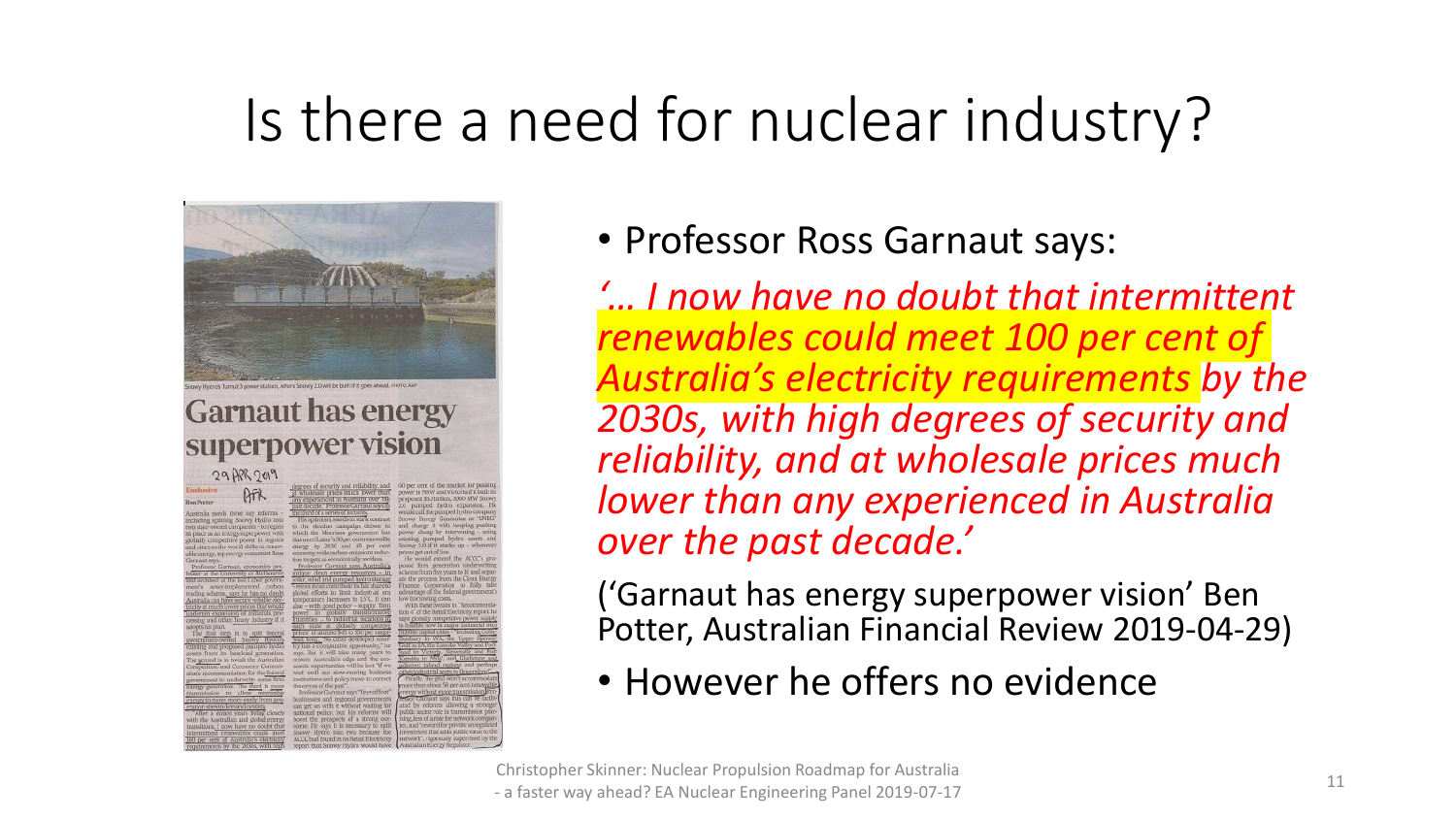### Rebuttal for the Garnaut view

- Renewable energy sources require energy storage to provide reliable 24/7 energy supply
- Cost of storage must be included in comparison of energy supply
- There is also the life-cycle cost of replacement of the energy sources and storage over the effective asset lifetimes
- Location of renewable energy is sometimes remote from demand centres requiring investment in distribution networks
- The steady reduction of thermal coal for electric power generation is partially offset by increasing use of gas and oil
- The emissions reduction process is over an extended period that may be too long to mitigate global warming sufficiently
- The prices of energy supplies will reflect available supply and demand and that may exceed thresholds for some domestic industry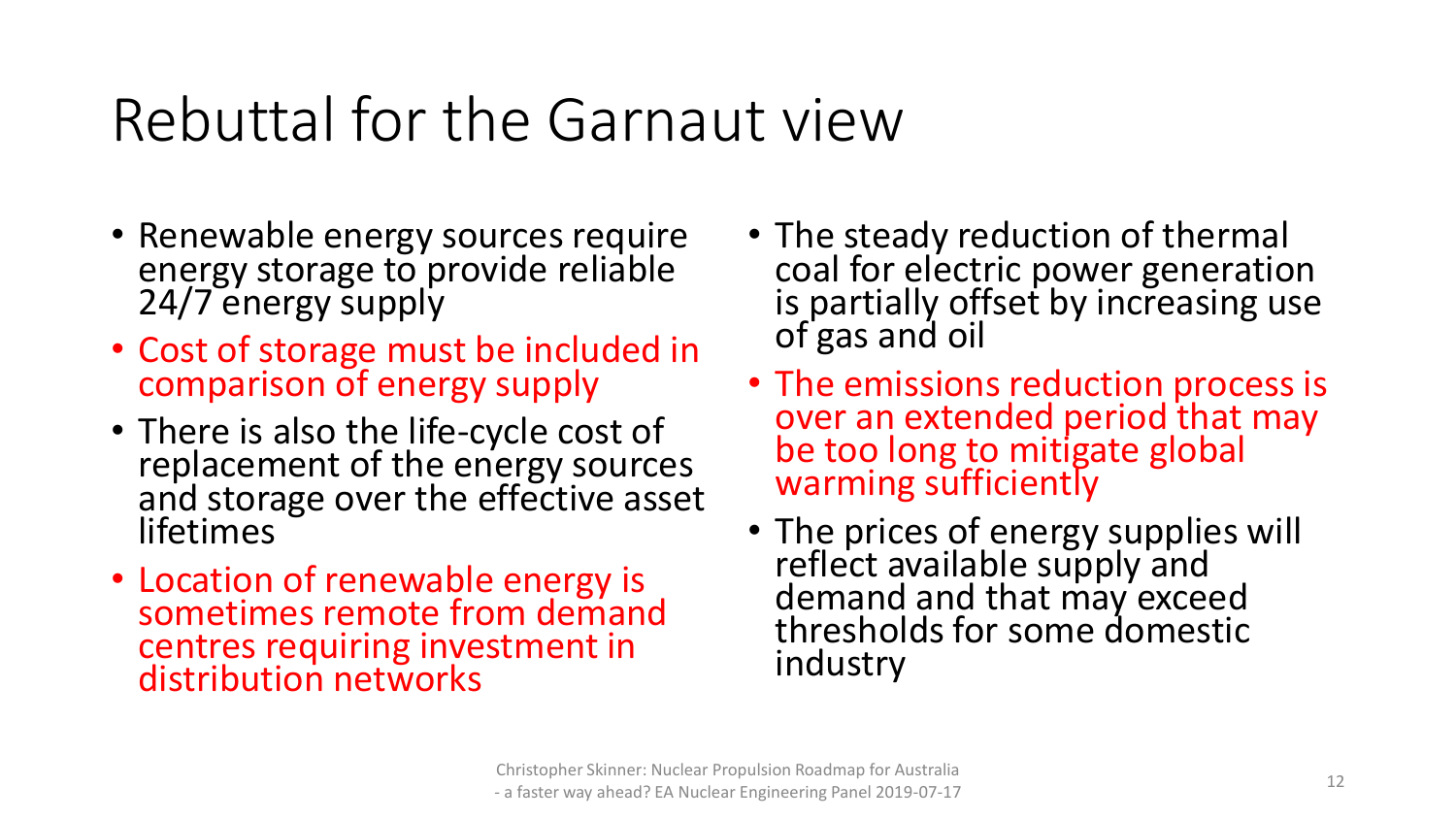'Could Australia's Future Submarines be Nuclear-Powered?' Green Paper. UCL International Energy Policy Institute. August 2013

- 1. Developing a nuclear-powered submarine no greater challenge than unique conventional submarine design
- 2. Nuclear power industry unnecessary for SSN feasibility
- 3. Leasing would not increase dependence
- 4. Global shortage of nuclear regulatory personnel
- 5. Fuel would be provided with the reactor
- 6. May only need to manage short-lived radioactive waste
- 7. Unlikely reactor maintenance in Australia
- 8. Decommissioning waste could be managed here, except spent fuel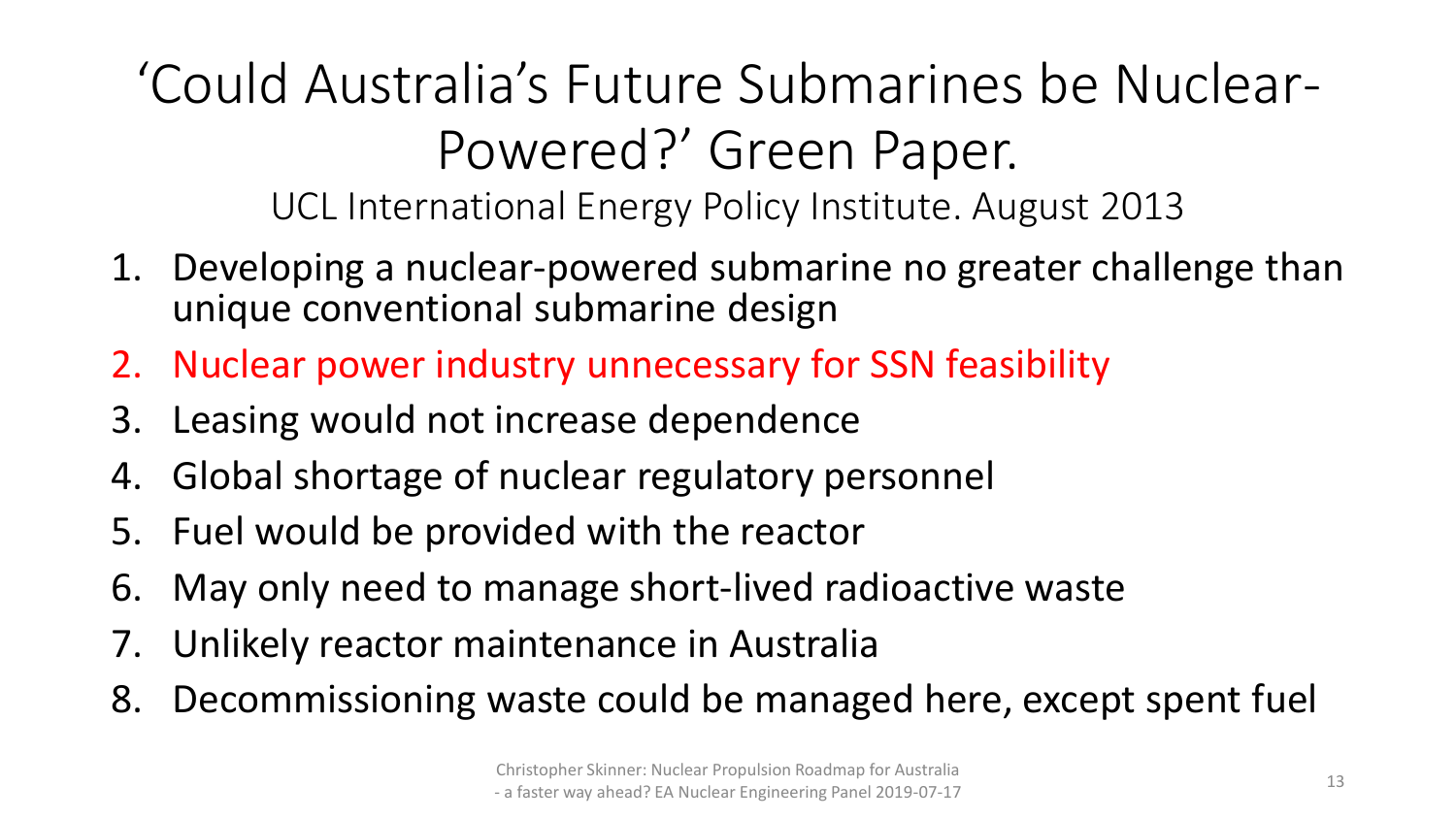### NPRM4A – why develop a Roadmap?

- The chicken and egg dilemma of the need for a nuclear industry for nuclear propulsion and on the other hand the legislative prohibition on Australian engagement in nuclear power development within the *Environmental Protection and Biodiversity Protection Act 1999* and other Commonwealth and State and Territory Acts and Regulations
- A Roadmap is proposed to examine all the options in moving forward so that the way ahead can be perceived and pursued in the light of all the known factors and options applicable
- The Roadmap will recommend preferred ways ahead as the lead time is likely to be more than two decades until an SSN is delivered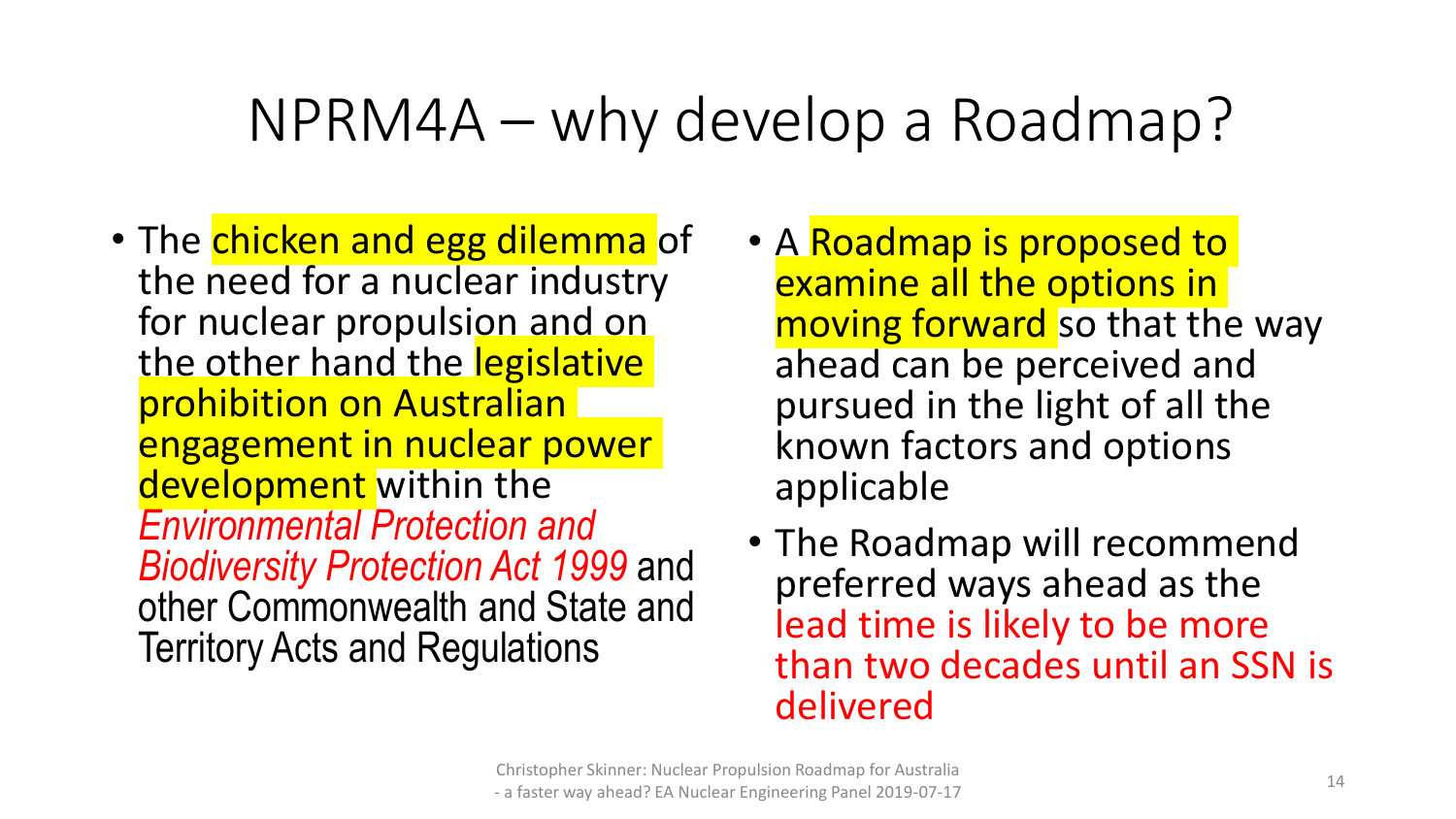# Factors influencing a Roadmap

- Nuclear propulsion differs significantly from the concept of nuclear power generation
- There is a more urgent requirement for nuclear propulsion
- The benefit/cost/risk equation for nuclear propulsion is more compelling than for nuclear power generation
- There are no alternatives to nuclear propulsion for some requirements
- The extended timeline for the current Australian submarine programs is challenging to accelerate expansion of the submarine force
- There are current opportunities for participation in the US Navy SSN(X) program
- At the same time Australia's participation in the Generation 4 International Forum could leverage Molten Salt Reactor development for naval application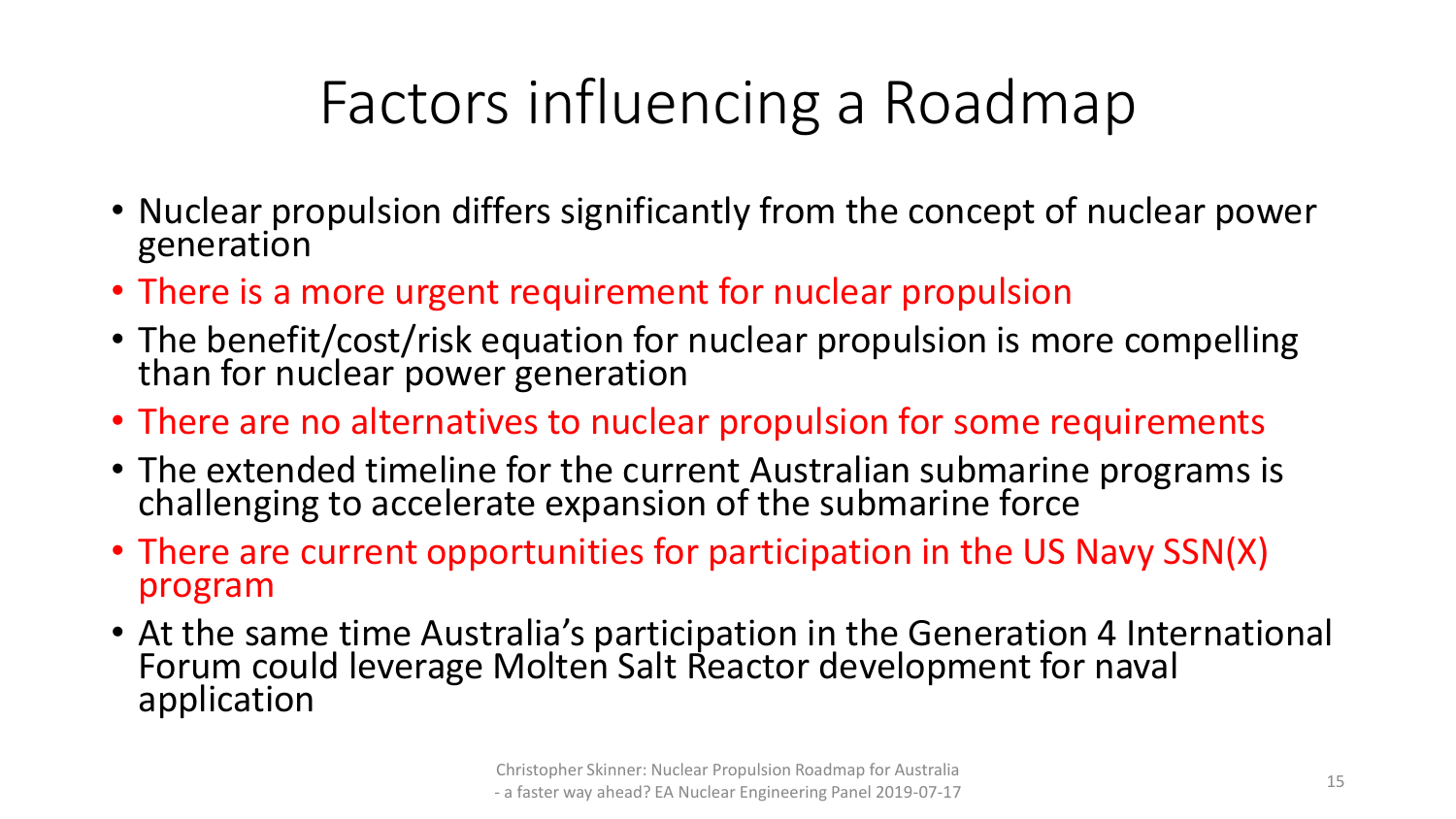# Opportunity to join USN SSN(X) program

- Reference: *'US wants our help with nuke submarines'* Jacob Greber, 15 December 2018. Australian Financial Review.
- 'Republican House of Representatives member Michael Conaway… (who) sits on the Armed Services and Intelligence Committee, has launched a resolution calling on the US Department of Defense and Navy to work with… Australia, Canada, the UK and New Zealand on an "international joint-build, cost sharing program"… Despite the French deal as well as likely resistance to nuclear propulsion in in New Zealand and Canada…'
- $\ldots$  to offset the estimated \$US5.5 billion unit cost' (of the next generation SSN(X))
- Reference: *'Time to Re-task, Downsize, and Re-engineer the SSN'.*  Duane J. Truitt. Center for International Maritime Security [CIMSEC] **Part 1: 19<sup>th</sup> June 19<sup>th</sup> [Part 2 2](http://cimsec.org/time-to-re-task-downsize-and-re-engineer-the-ssn-part-ii/40472)6<sup>th</sup> June 2019**
- 'Set an overall objective for Block 1 to build a new SSN of not more than 4,500 tons… and a crew size of not more than 70…'
- 'Total construction cost should aim for significantly less than \$2 billion each in 2019 dollars.'
- 'While developing and building the Block I new SSN, the Navy can launch a new reactor design program to adapt a generation four reactor plant to provide numerous advantages over current technology (PWR) plants.'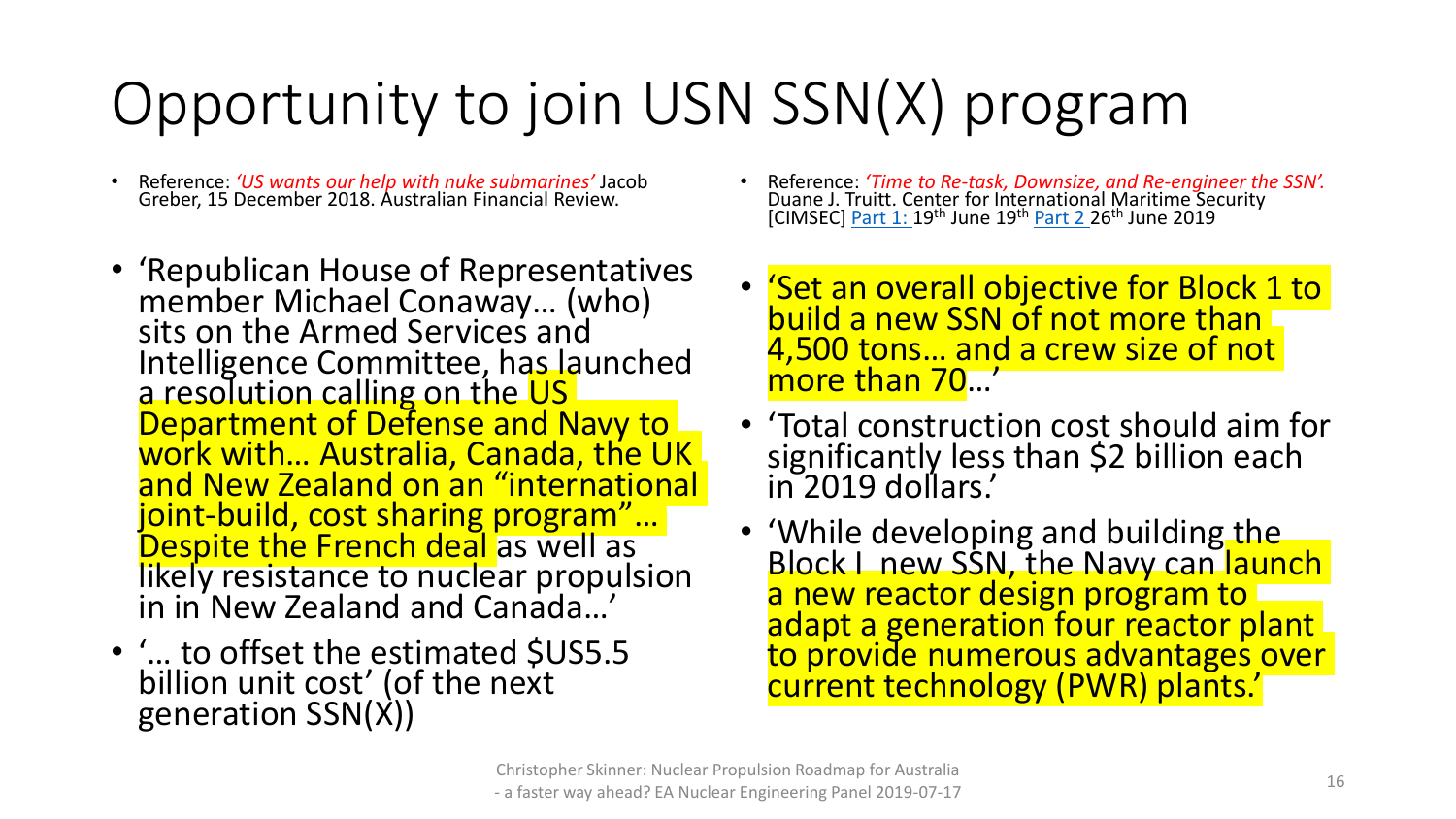# Exploit Generation IV International Forum

- Australia 14th member of Generation IV International Forum [GIF] on 22 June 2016
- First non-nuclear power member
- GIF goals include improving:
	- Safety and reliability
	- Sustainability, including minimisation of nuclear waste
	- Resistance to nuclear proliferation
	- Economics of nuclear power
- Leap beyond light water reactors such as Pressurised Water Reactors [PWR] (as used in most SSNs today)
- GIF structural materials R&D:
	- Irradiation damage
	- Creep and fatigue at high temperature
	- Corrosion in molten salt environment
	- Combination of environments
- Collaboration with Shanghai Institute of Applied Physics [SINAP]
	- Joint Centre for Thorium Molten Salt Reactor [MSR] systems
	- Initial \$400M R&D investment

(Reference: Dr Adi Paterson (2017) *'Journey from Gen III/III+ to Gen IV Reactors*' EA Nuclear Engineering Panel address 2017-11-22)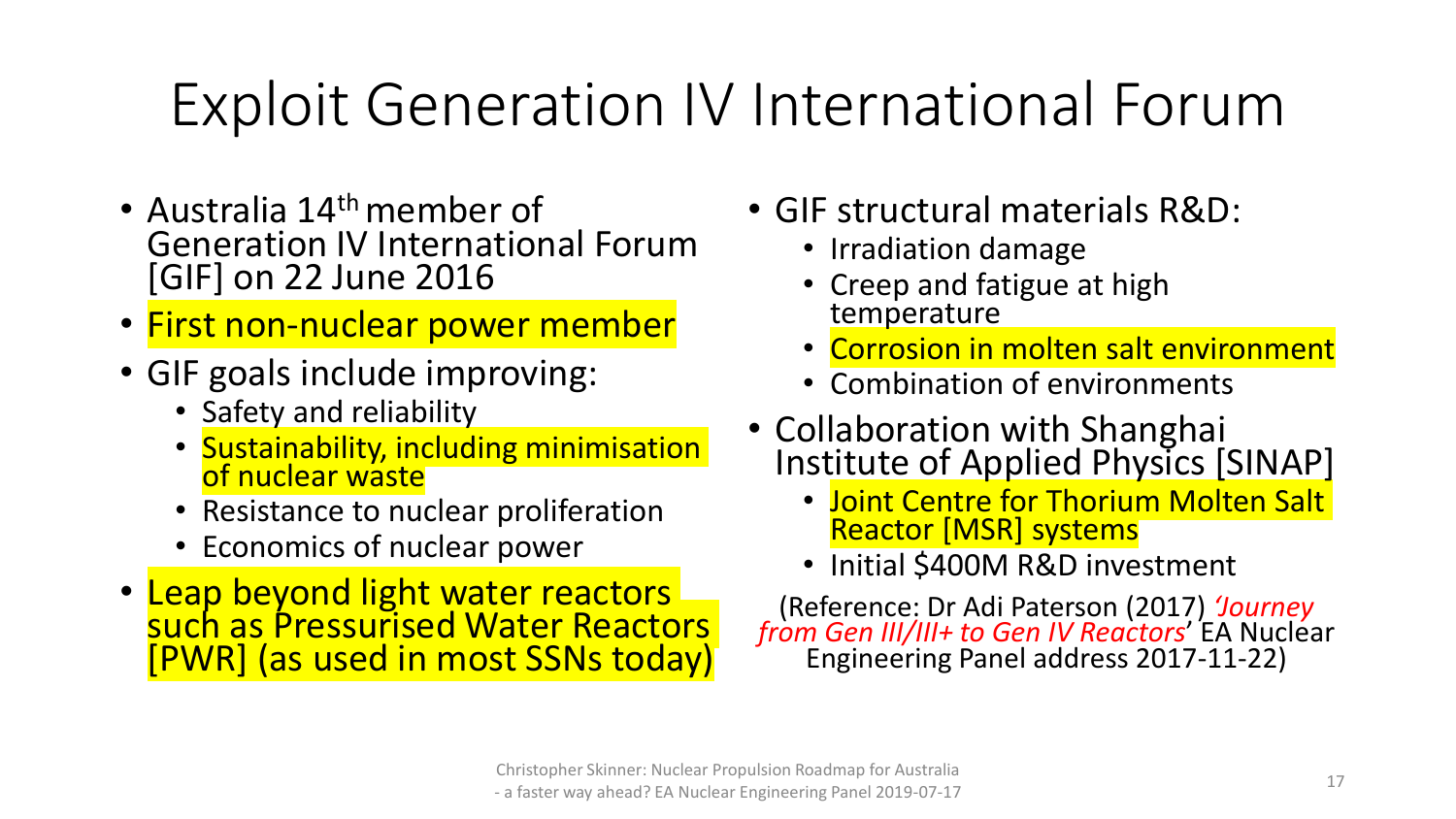# SSN Earlier than Nuclear Power?

- Even adopting Small Modular (Nuclear) Reactors [SMR] the timeline for acceptance and commitment is likely to exceed that for acceptance and commitment for nuclear propulsion
- Nuclear propulsion has an excellent safety record, with no nuclear incidents in the navies of France, UK and USA
- For nuclear power to be accepted Australia will first need to experience the shortcomings of a strategy relying on renewables only
- The creation of radioactive waste repository for decontamination of nuclear submarines will at the same time meet requirements for civil nuclear power generation
- Above all else the inherent benefits for safety and isolation from population centres accorded by nuclear submarine pressure hull and their reactor containment vessels makes them more acceptable in the community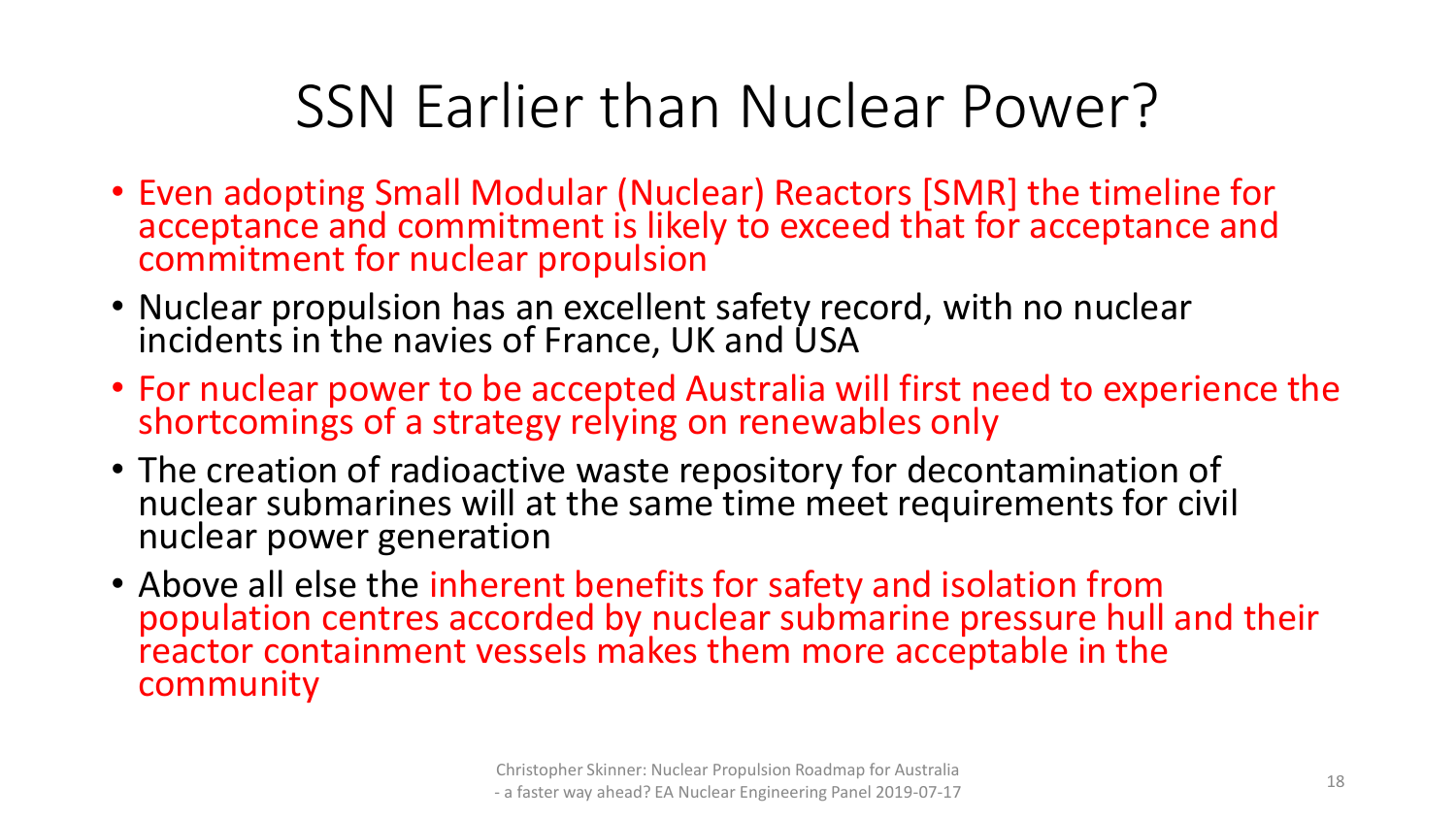# Nuclear Propulsion Projected Timeline

| <b>Triennium</b> | <b>SSN Roadmap</b>          | <b>ATTACK class</b>       | <b>COLLINS class</b> | <b>SMR timeline</b>                |
|------------------|-----------------------------|---------------------------|----------------------|------------------------------------|
| 2019-22          | Repeal nuclear bans         | Detailed design           |                      |                                    |
| 2022-25          |                             | <b>Start Construction</b> | 2024 start LOTE      | NuScale SMR proven                 |
| 2025-28          | <b>Regulatory Authority</b> |                           |                      |                                    |
| 2028-31          | <b>Commit SSN project</b>   |                           |                      | 2030 Renewables?                   |
| $2031 - 34$      | <b>Construction start</b>   | Deliver AC01              | 2033 LOTE ends       | <b>Commit to SMRs</b>              |
| 2034-37          |                             | AC02, AC03                | Exit CC01            |                                    |
| 2037-40          | <b>HLW</b> repository       | AC04,                     | Exit CC02, CC03      |                                    |
| 2040-43          | 2040 Deliver SSN01          | AC05, AC06                |                      | Exit CC04, 05, 06 Commission SMRs? |
| 2043-2051        | <b>SSN02  SSN06</b>         |                           |                      |                                    |

Christopher Skinner: Nuclear Propulsion Roadmap for Australia

- a faster way ahead? EA Nuclear Engineering Panel 2019-07-17 <sup>19</sup>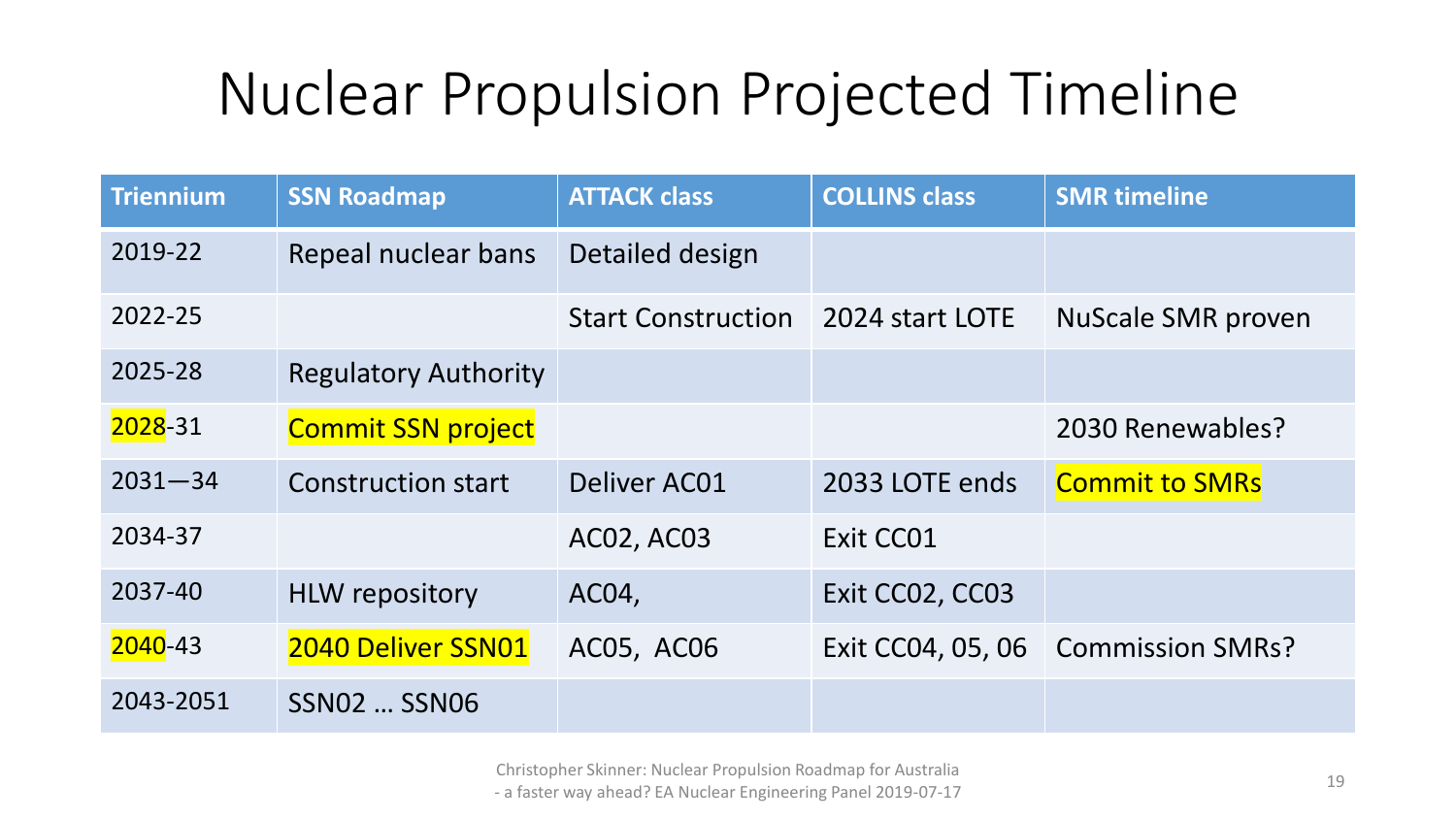### Nuclear Propulsion requirements

- Submarine greater **speed** when submerged =>
	- reduced transit time
	- evasion following detection
- **Endurance** =>
	- adversary's uncertainty of submarine presence
	- Increased on-station time
- Reduced vulnerability to detection
	- Less time at periscope depth
	- Reduced radiated noise from snorting
- Enhanced *deterrent* effect of nuclear submarines (UK Falklands)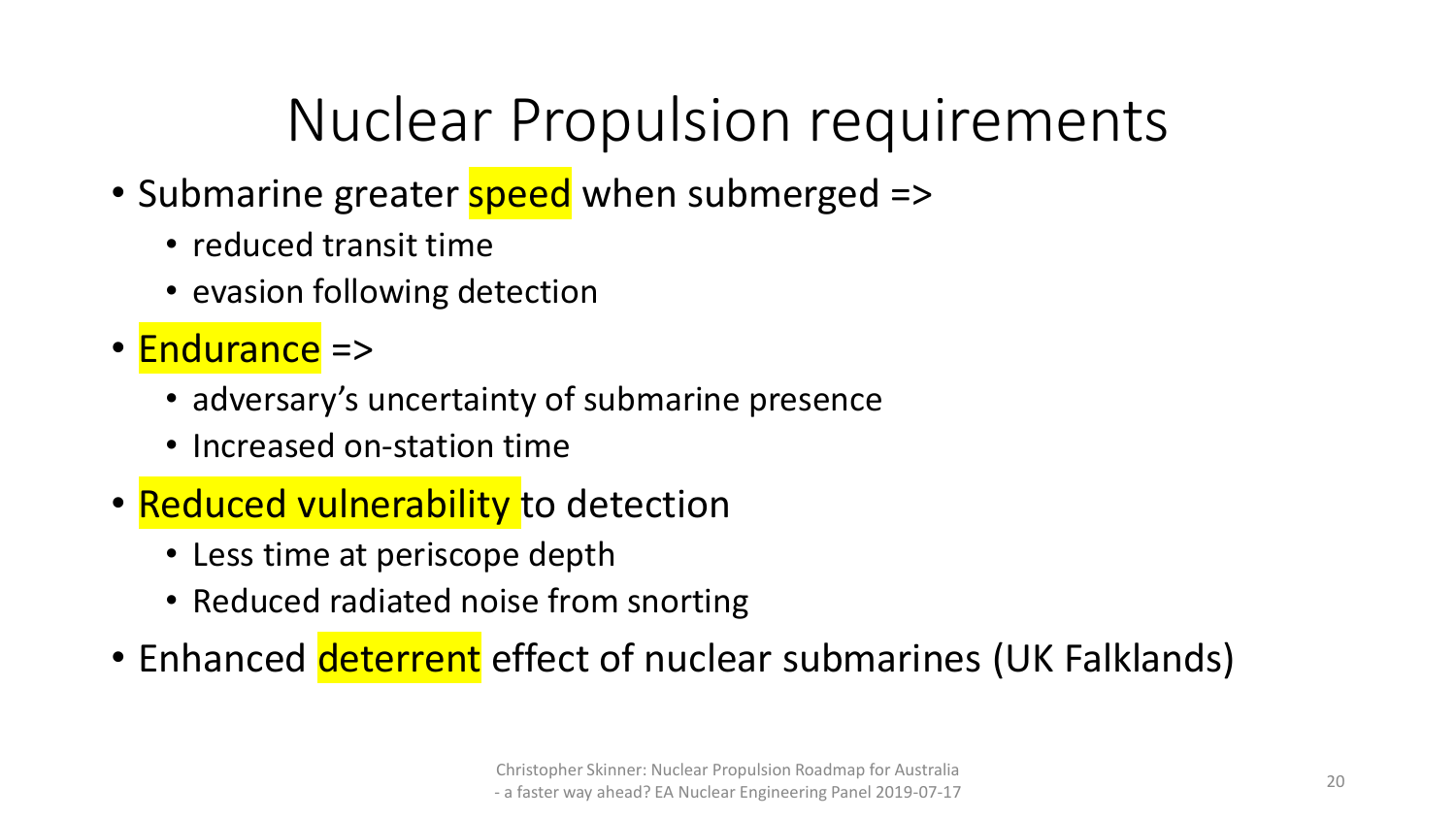Requirements for Submarine Nuclear Propulsion sustainment in Australia

#### • Workforce

- Recruited: UK, USA or France plus possibly India
- Trained: in country of origin of the submarine reactor
- Certified by Country of Origin and also by ARPANSA

#### • Regulatory Authority

- Australian Radiation Protection and Nuclear Safety Agency [ARPANSA]
- Office of Naval Reactors [ONR] equivalent
- Safety & Security Assessments

#### • Maintenance facilities

- Berthing in safety approved location
- Shore services including redundant reactor cooling 24/7
- Drydocking / Shiplift to be certified
- Remote berth in case of incident
- Refueling / defueling
	- Fuel source, storage and transport
	- Reprocessing of spent fuel
	- Enclosed berth for Reactor access
- **Decontamination & Disposal** 
	- Repository for residual waste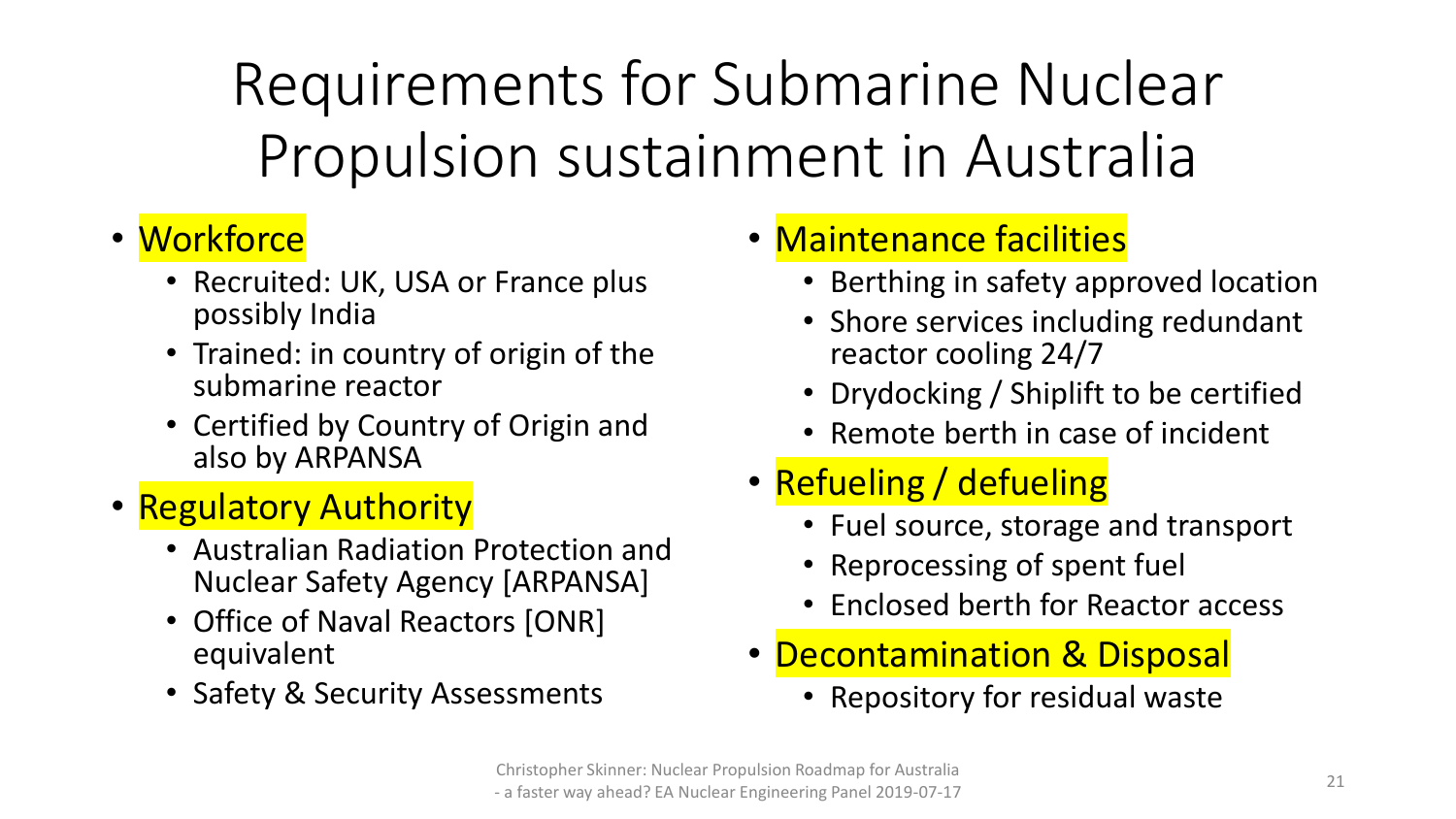# John Jeremy 1/2

'May we go nuclear in the future? If so we have some work to do first, including:

• Gain political and social acceptance

<mark>…'</mark>

- Negotiate a deal with the US, UK or France for nuclear technology transfer.
- Establish a Naval Nuclear Regulatory framework for Australia.
- Decide a procurement strategy import complete or part-build in Australia.
- Decide on a location for submarine bases & complete environmental and security assessments.

#### *'A Century of Submarine Development'* John JEREMY AM, The NAVY Vol.81 No.2 Apr-Jun 2019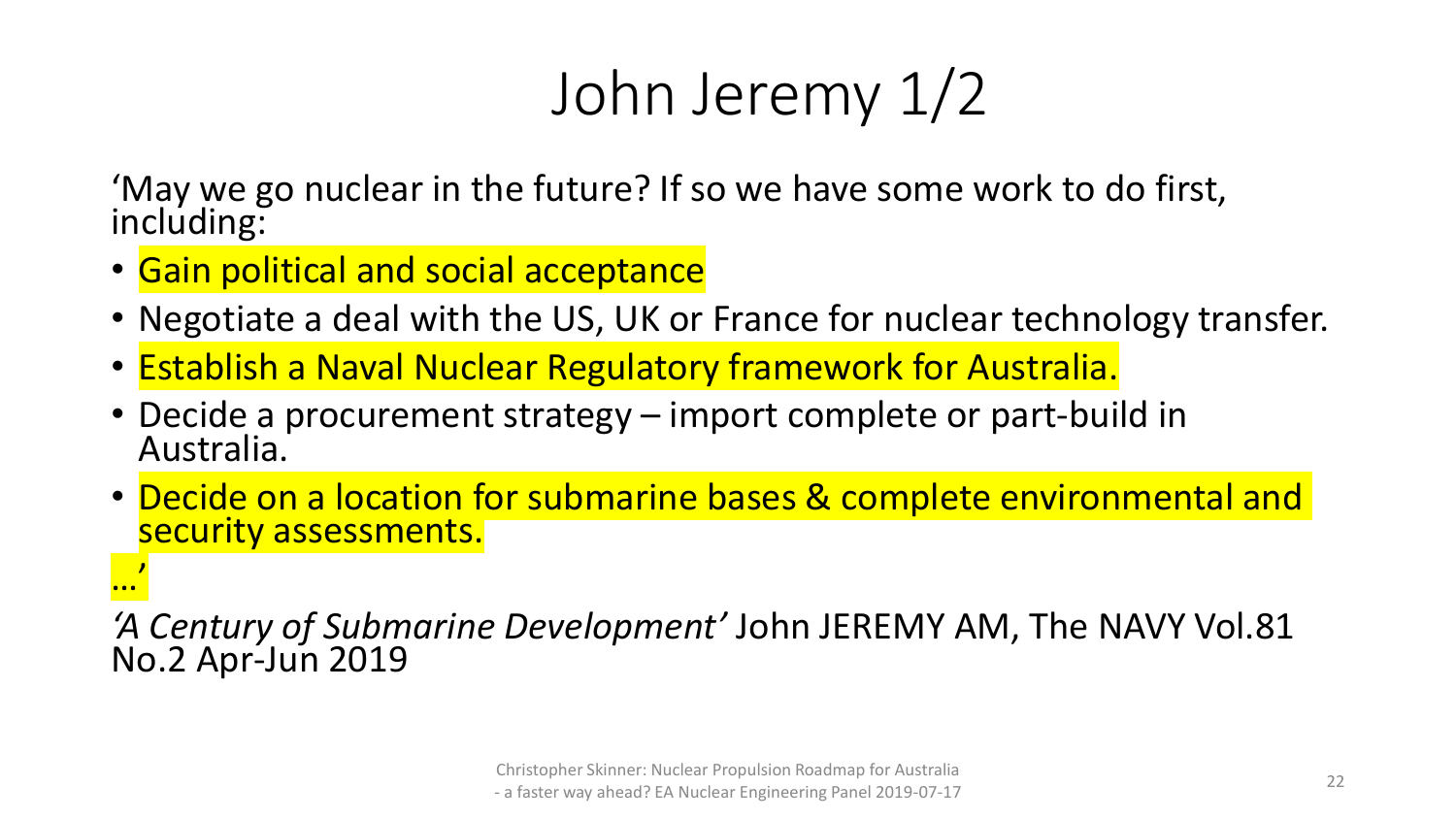# John Jeremy 2/2 & Ian Noble

- Define the nuclear specific facilities required
- Achieve local acceptance of a nuclear presence at these locations.
- Establish a training programme for civilian and naval nuclear engineers.

If we are to switch to nuclear powered submarines, we need to be starting this work now.'

*'A Century of Submarine Development'* John JEREMY AM, The NAVY Vol.81 No.2 Apr-Jun 2019

plus

 $\mathcal{L}$ 

• Plan for decommissioning, defueling, fuel disposal and hull break-up and disposal

*Private communication from former submariner Ian Noble*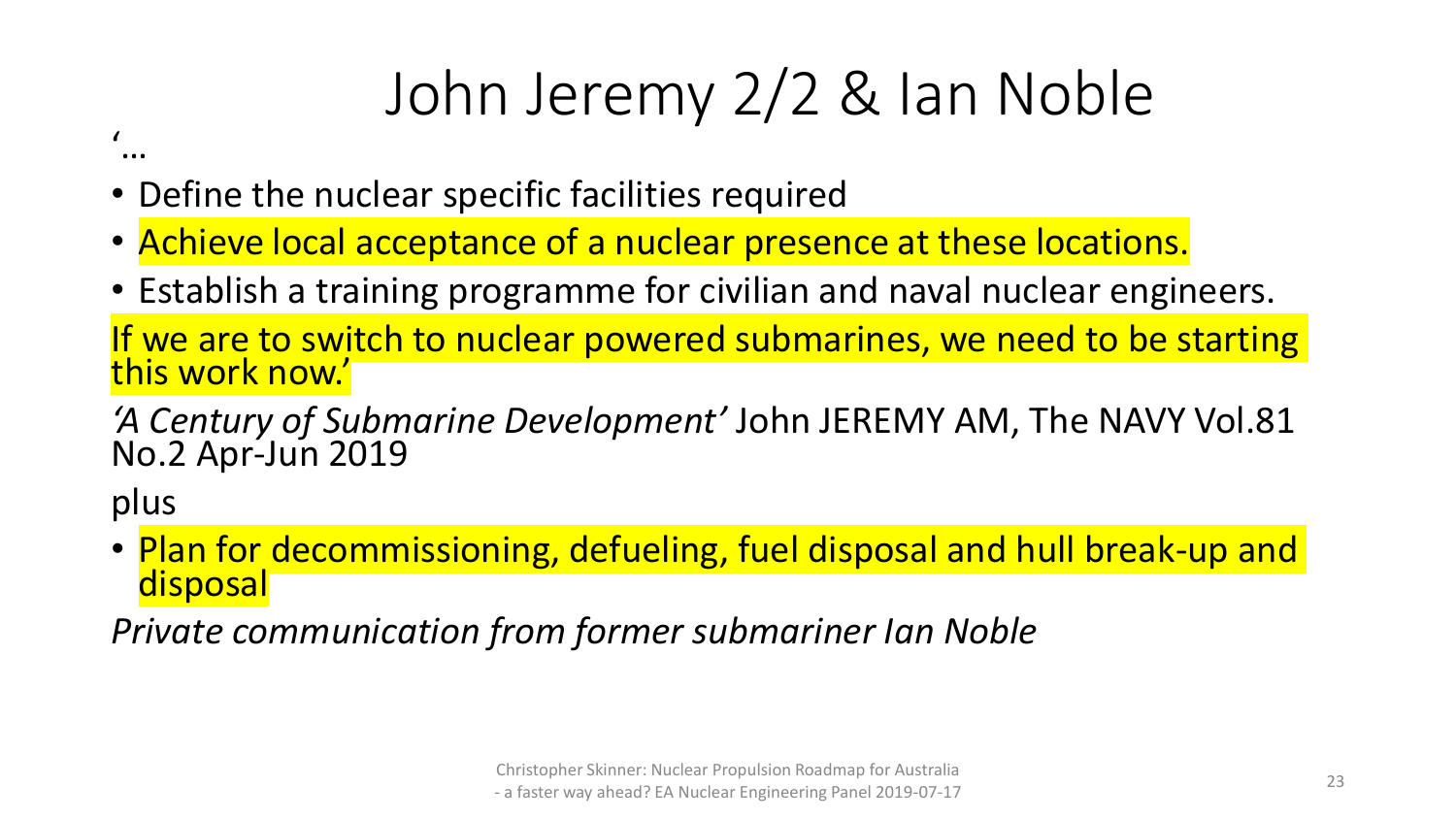# Disposal of Old Nuclear Submarines



#### **The Royal Navy Can't Seem** to Figure Out How to Dispose of Old Nuclear Submarines



April 27, 2019 Topic: Security Region: Europe Blog Brand: The Buzz Tags: United Kingdom, Royal Navy, Nuclear Submarines, U.S. Navy, Nuclear Waste

| Not an easy problem to solve.                                                                                          |                |
|------------------------------------------------------------------------------------------------------------------------|----------------|
| by Michael Peck                                                                                                        | Privacy-Torres |
| https://rationalintensat.org/print/blog/bazz/mani-navy-card-seem-figure-out-lice-discipas-ploi-actions-submannes-54222 |                |

- Normal practice for decommissioned reactor materials to be placed where the residual radiation can decay sufficiently to reduce the exposure of crews that will later dismantle the submarine and dispose of the materials into a permanent site
- The US Navy buries its old reactors in a dedicated site
- The UK Royal Navy moors them in Rosyth, Scotland and in Devonport, England
- The Russian Navy has moored them in the Arctic. Some of them have sunk, and at least one is leaking radioactivity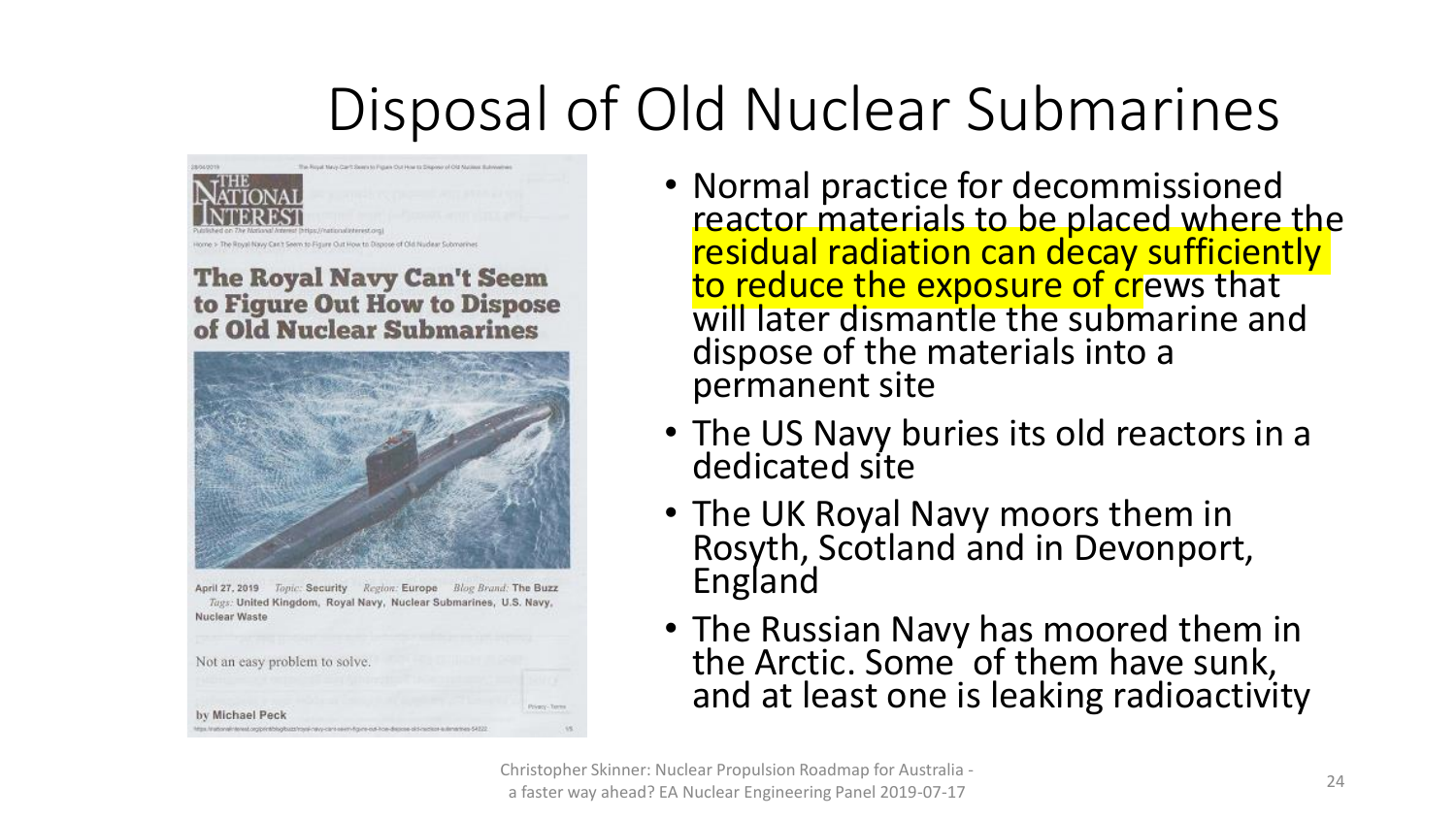### Case Study: Canadian Submarines

- In 1987 Canada decided it needed 10 to 12 nuclear powered submarines to properly secure its national security interests, especially in the Arctic Ocean where nuclear propulsion was necessary for under-ice operations
- The Canadian Submarine Acquisition Program [CASAP] was to be based on British or French submarine design but was eventually cancelled due *"very high costs required to create and maintain the hard and soft infrastructure to operate and maintain a fleet of SSN's"* (Insight Economics 2017)
- The Canadian Small Modular Reactor (SMR) Roadmap in 2018 stated *'Canada is a tier 1 nuclear nation, with a full spectrum industry…'*
- Canada is currently considering the acquisition of 12 modern non-nuclear submarines using air-independent-propulsion [AIP] for under-ice operation. Canada does enjoy the close proximity of NATO ally the USA.

Reference: Byers, Michael & Stewart Webb*. 'That sinking feeling. Canada's Submarine Program springs a leak.'* Rideau Institute, June 2013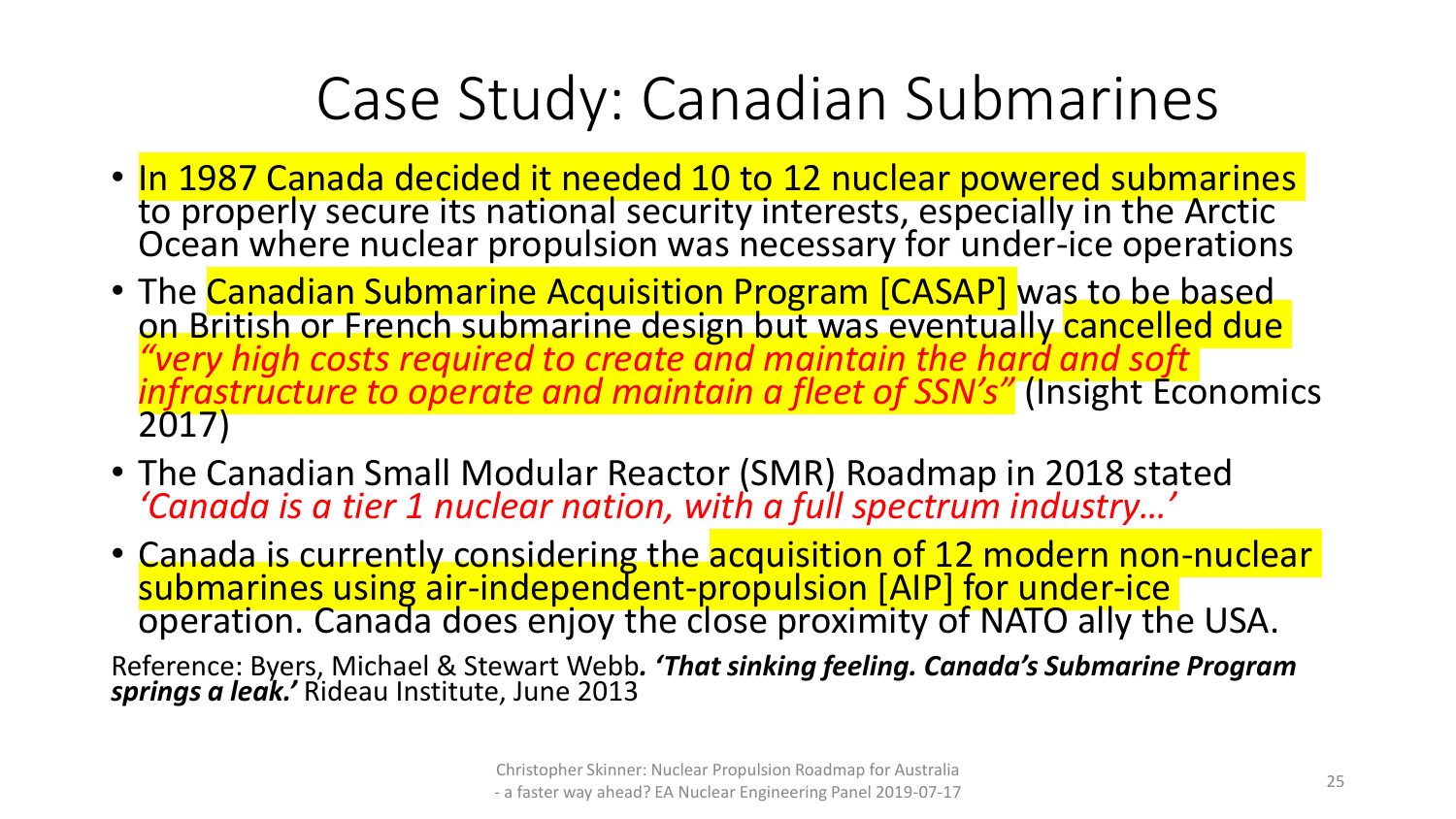### Roadmap Development

- Rationale for Roadmap
- Progress on development of the Roadmap
- Next steps to be taken
- Role of the Commonwealth agencies: ANSTO, ARPANSA
- Role of the professional institutions and associations
	- Australian Nuclear Association
	- Engineers Australia Nuclear Engineering Panel
	- Submarine Institute of Australia
	- Royal Institute of Naval Arcitects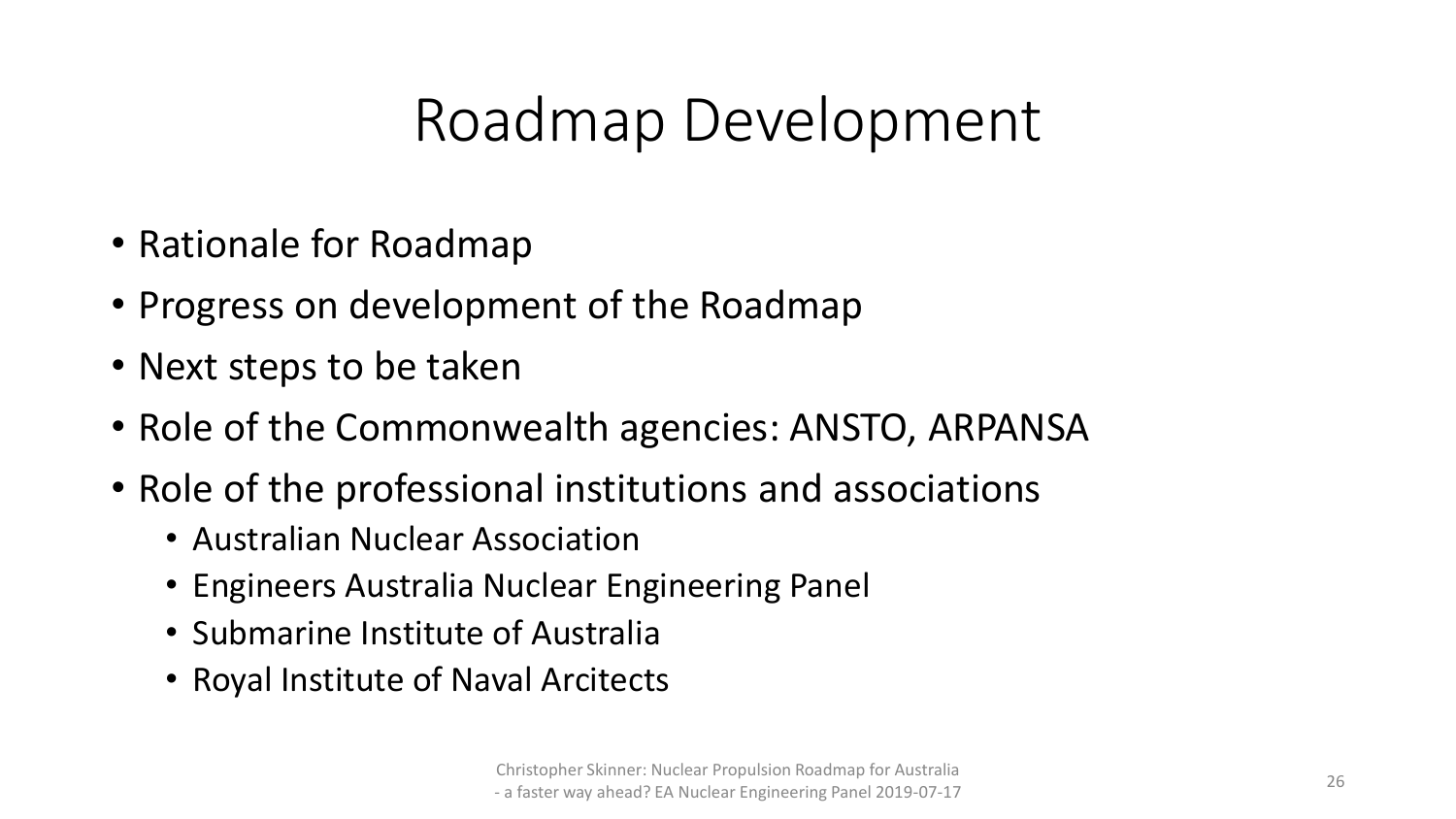### NPRM4A – Roadmap Table of Contents

The proposed Roadmap Structure is based on six proposed major work areas as follows:

- 1. Rationale and business case development, consultation and publication
- 2. Communications and **consultation** with community, media, government, academia
- 3. Design and integration; lifecycle approach, especially decommissioning
- 4. Source of reactor and reactor fuel cycle
- 5. Safety and regulatory requirements; legislative framework
- 6. Workforce for design, safety assurance, installation, commissioning, operation, sustainment, refuelling, decommissioning, waste recycling and disposal.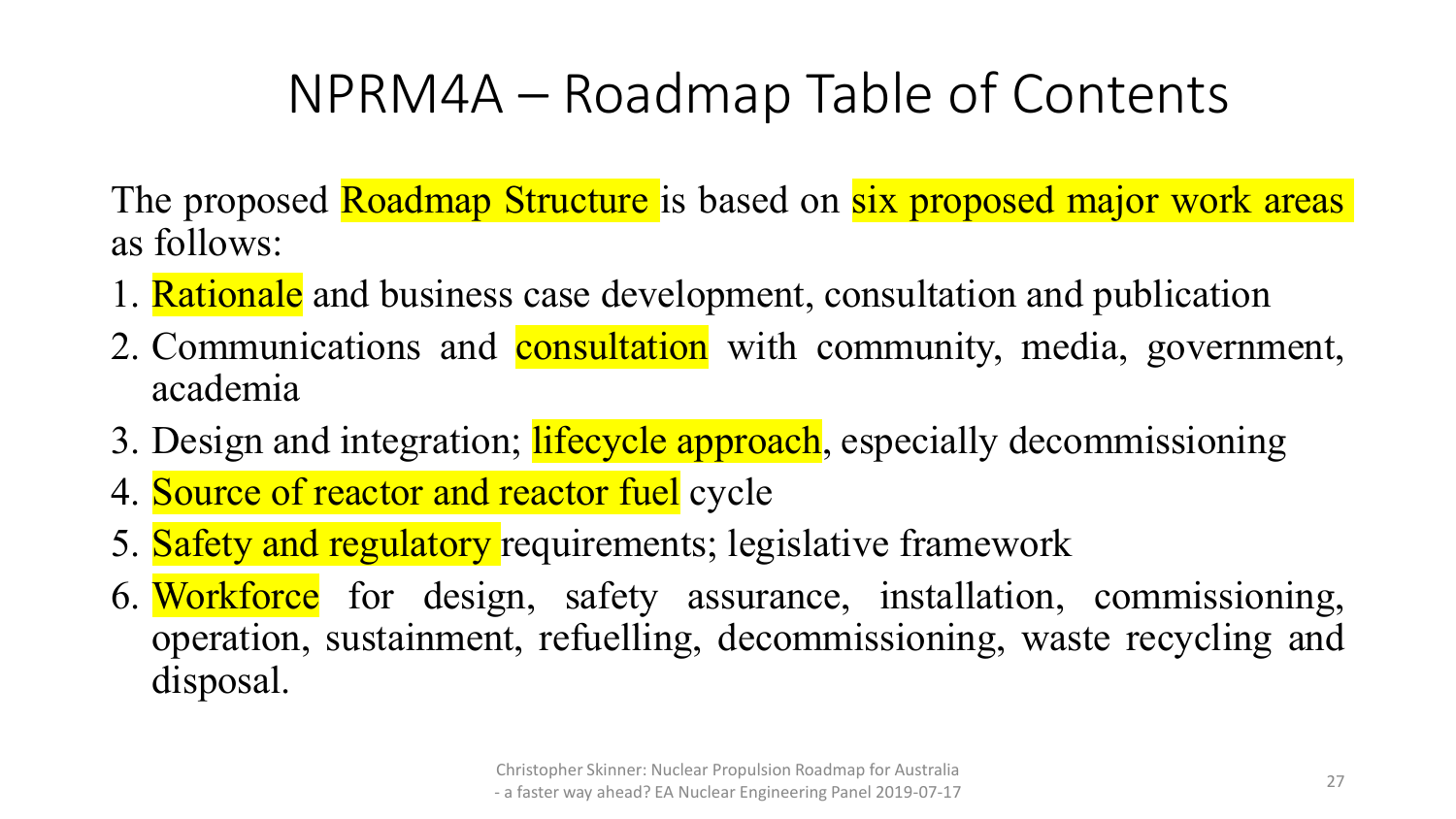### NPRM4A – Conclusions

- Nuclear Propulsion confers significant operational advantages on submarine operations
- There are significant costs involved in developing the *infrastructure* and operational and sustainment frameworks essential for nuclear propulsion
- The lack of a nuclear power industry in Australia is not the only, nor even perhaps the most important challenge to the introduction of nuclear propulsion for Australian submarines
- Assuming all the challenges can be overcome, the timeframe for introduction of nuclear propulsion is significant, but may be faster than approving, acquiring and commissioning Small Modular Reactors
- Objective: to introduce the first SSN in 2040 in place of ATTACK boat 07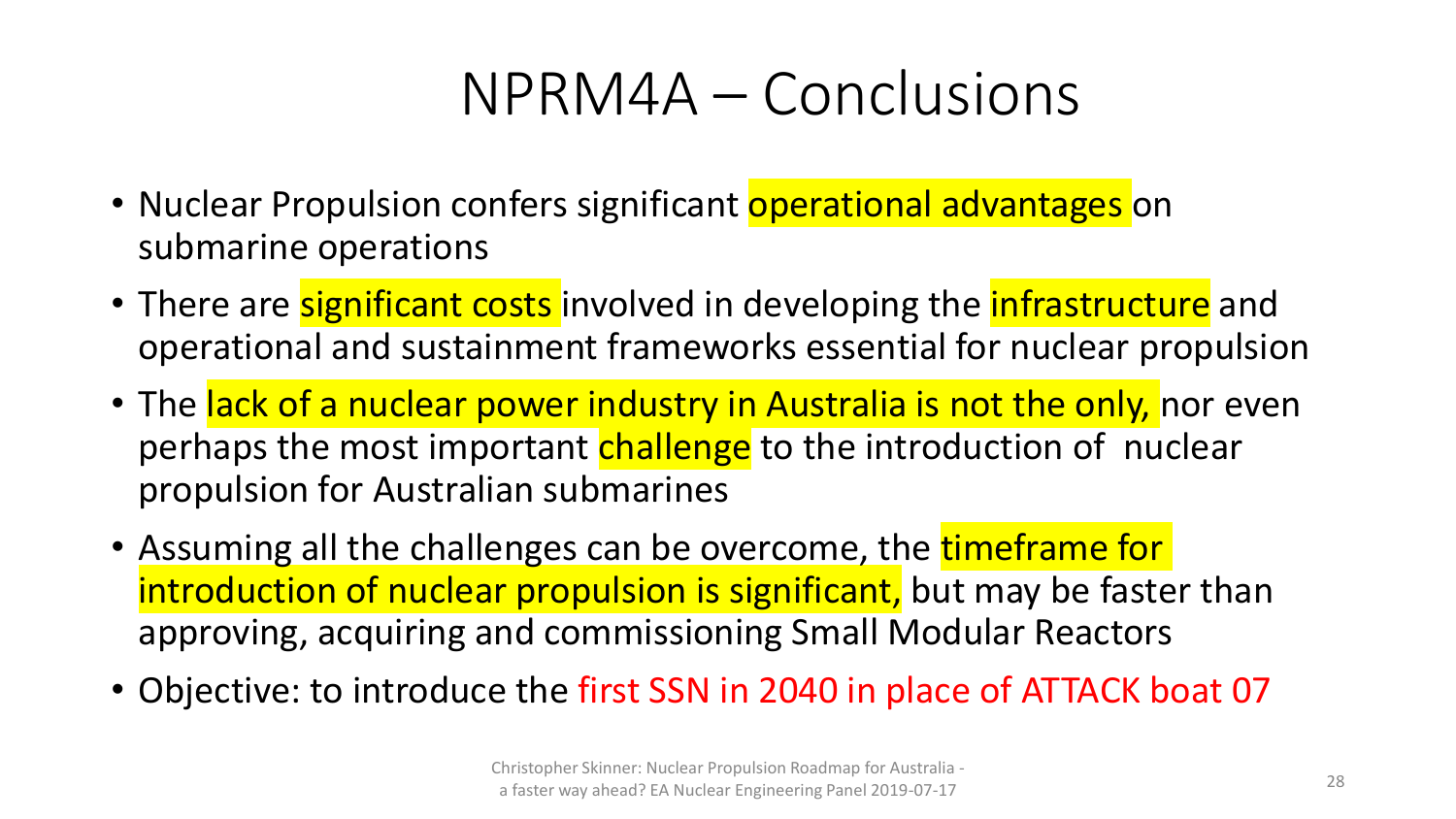# Summary of Key Issues

- Proposed for Approval of Australian SSN Acquisition Program in 2028 – eight years hence!
- Unrealistic to contemplate SSN construction in Australia maybe partial construction later. Therefore source overseas design, for example Barracuda class SSN from France, or possibly US New SSN
- Workforce will need to be recruited locally, trained and certified overseas then further qualified in Australia
- Facilities including spent fuel reprocessing and waste repository will need to be approved and construction started before the first SSN arrives (2040) so should form part of the initial approval decision
- Rescission of legislative constraints must proceed this Parliament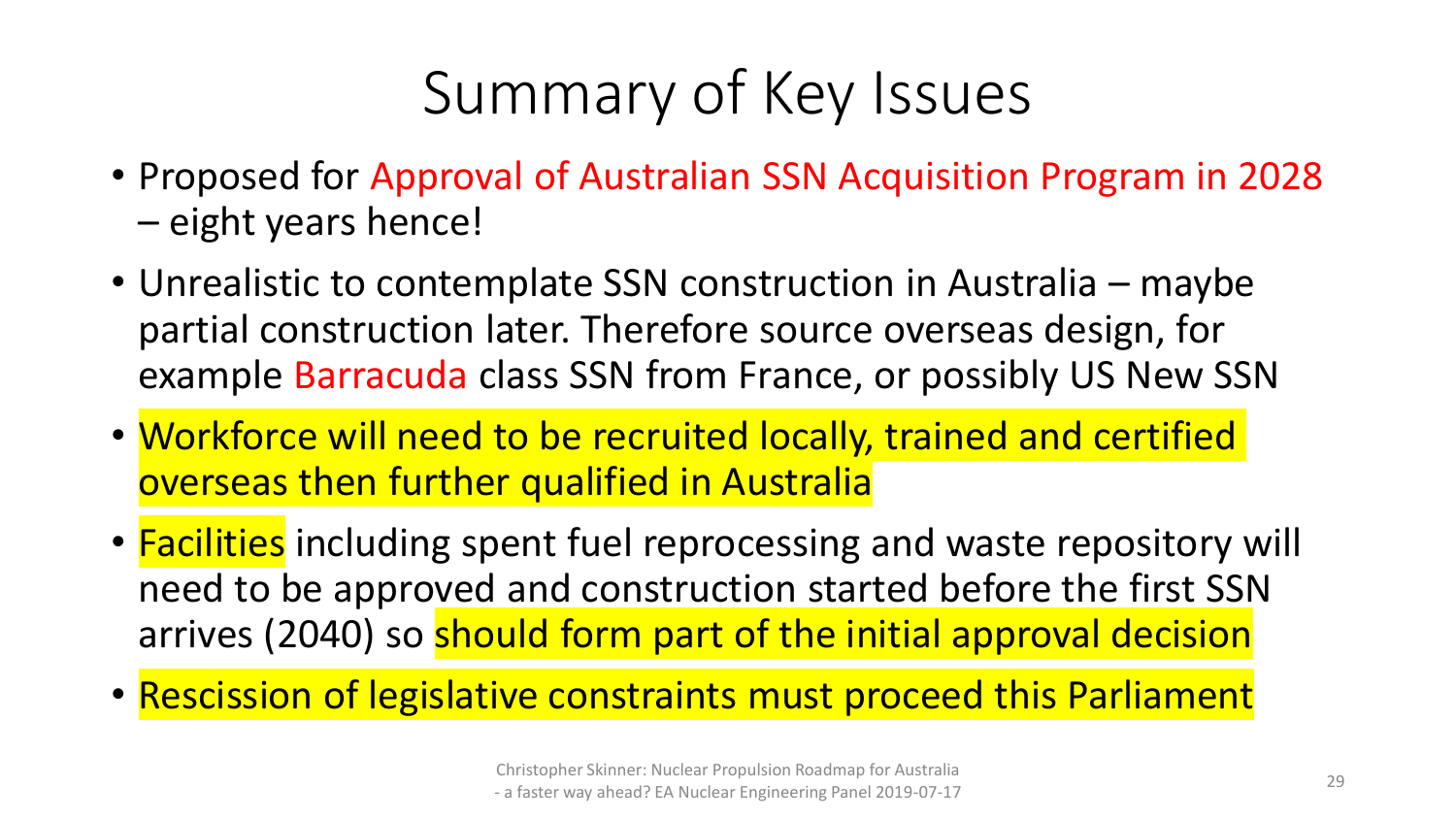### NPRM4A - References

- Briggs, Peter AO CSC Rear Admiral RAN (retired) *'Special Report. Can Australia afford nuclear powered submarines? Can we afford not to?'*  Australian Strategic Policy Institute. October 2018
- *'Could Australia's Future Submarines be nuclear-powered?'.* Green Paper, University College, London [UCL] International Energy Policy Institute, Adelaide. August 2013
- Jeremy, John AM *'A Century of Submarine Development'* The NAVY Vol.81 No.2 Apr-Jun 2019
- **Nuclear Fuel Cycle Royal Commission**. South Australian Government. 2016
- Truitt, Duane J. *'Time to Re-task, Downsize, and Re-engineer the SSN'*  Parts 1 & 2, Center for International Maritime Security. June 2019
- **Uranium Mining, Processing, Nuclear Energy Review**. Australian Government. 2006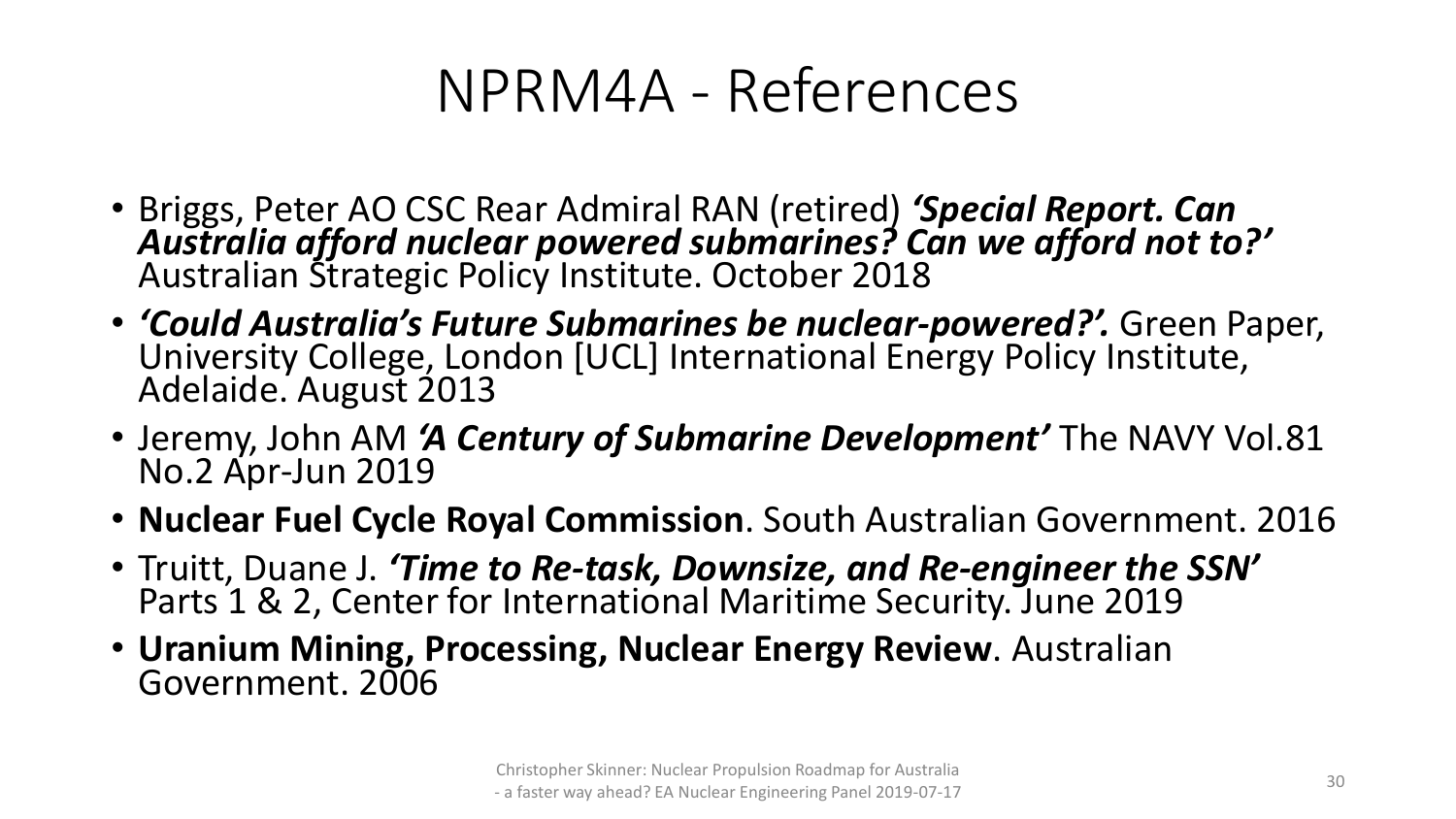# Nuclear Propulsion Projected Timeline

| <b>Triennium</b> | <b>SSN Roadmap</b>          | <b>ATTACK class</b>       | <b>COLLINS class</b> | <b>SMR timeline</b>                |
|------------------|-----------------------------|---------------------------|----------------------|------------------------------------|
| 2019-22          | Repeal nuclear bans         | Detailed design           |                      |                                    |
| 2022-25          |                             | <b>Start Construction</b> | 2024 start LOTE      | NuScale SMR proven                 |
| 2025-28          | <b>Regulatory Authority</b> |                           |                      |                                    |
| 2028-31          | <b>Commit SSN project</b>   |                           |                      | 2030 Renewables?                   |
| $2031 - 34$      | <b>Construction start</b>   | Deliver AC01              | 2033 LOTE ends       | <b>Commit to SMRs</b>              |
| 2034-37          |                             | AC02, AC03                | Exit CC01            |                                    |
| 2037-40          | <b>HLW</b> repository       | AC04,                     | Exit CC02, CC03      |                                    |
| 2040-43          | 2040 Deliver SSN01          | AC05, AC06                |                      | Exit CC04, 05, 06 Commission SMRs? |
| 2043-2051        | <b>SSN02  SSN06</b>         |                           |                      |                                    |

Christopher Skinner: Nuclear Propulsion Roadmap for Australia

- a faster way ahead? EA Nuclear Engineering Panel 2019-07-17 <sup>31</sup>